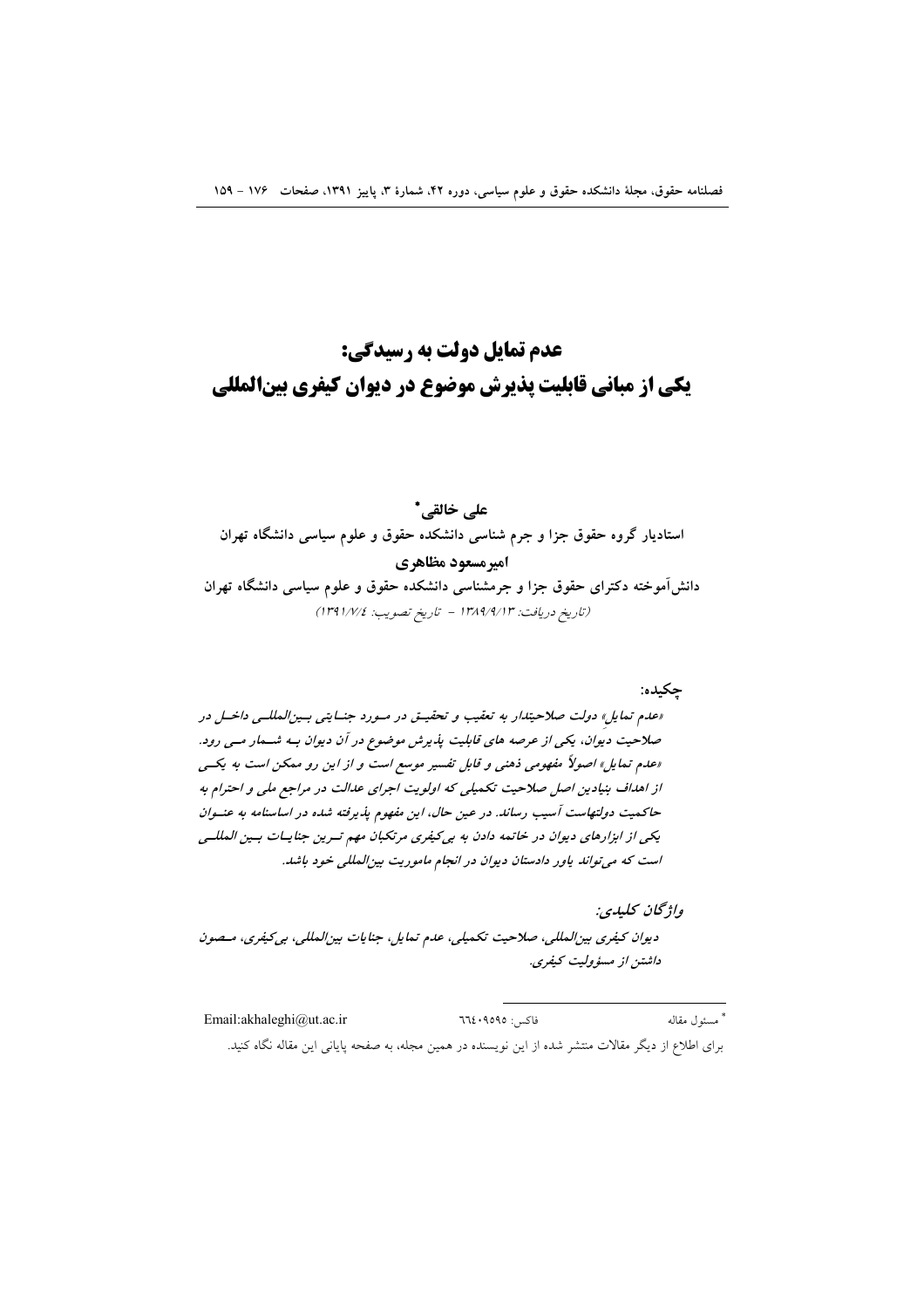#### مقدمه

یس از سالها انتظار، سرانجام در اول ژوئیه ۲۰۰۲، دیوان کیفری بینالمللی به منظور تعقیب و محاکمه مرتکبین مهم ترین جنایات بینالمللی تشکیل شد. با وجود این، به عنوان یک اصل، این نهاد بینالمللی در انجام وظیفه خطیر خود دارای صلاحیتی تکمیلـی نـسبت بـه صـلاحیت مراجع ملي است. به عبارت ديگر، اصولاً ديوان در صورتي به موضوعي رسيدگي مـي5نــد کــه دولت صلاحیتدار نسبت به آن رسیدگی نکرده باشد. اصل صلاحیت تکمیلی بر پایه این تفکـر شکل گرفته است که پاسخ دهی به جنایات بین|لمللی اصولاً در صلاحیت دولـتهـا و مراجـع قضایی آنان است و دیوان کیفری بین|لمللی صرفاً هنگامی قدم به عرصه عدالت جزایی می نهـد که بیم بی کیفر ماندن مرتکبان جنایات بین|لمللی برود. تدوین کنندگان اساسنامه دیوان با تمهید این اصل موفق شدند این اطمینان را برای دولتها بوجود آورند تا زمانی که بـه حـق و تکلیـف بين المللي خود در سزادهي به ناقضان فاحش حقوق بشر و حقوق بشردوستانه بين المللي عمل نکنند، از دخالت دیوان در امری مربوط به صلاحیت قضایی خود مصون خواهند بود.

بیم بی کیفری در جنایات بین|لمللی اغلب زمانی پدید می آید که دولت صلاحیتدار حسب مورد يا اساساً هيچ اقدام تعقيبي و يا تحقيقي در خصوص وضعيت حادث شده را آغاز نكـرده باشد و یا اقداماتی که ترتیب داده است به سبب ناتوانی یا عـدم تمایـل حقیقـی آن دولـت بـه اجرای عدالت مورد انتظار جامعه جهانی، امری عبث و بی فایده باشد و در نتیجه مداخله دیوان را ایجاب کند. در همین راستا، ماده ۱۷ اساسنامه دیوان کیفری بینالمللی اعلام مے دارد: «۱. بــا توجه به پاراگراف ۱۰ مقدمه و مادهٔ ۱، دیوان تصمیم خواهد گرفت در مـوارد ذیـل، موضـوع بوسیله دیوان غیر قابل پذیرش است: الف. آن موضوع بوسیله دولتی که بــر آن صــلاحیت دارد در دست تحقیق یا تعقیب است؛ مگر اینکه آن دولت در حقیقت مایل یا قادر به انجـام تحقیـق یا تعقیب نباشد؛ ب. در مورد اَن موضوع بوسیله دولتی کــه بــر اَن صـــلاحیت دارد، تحقیــق بــه عمل آمده و آن دولت تصمیم گرفته است، شخص مورد نظر را تحت تعقیب قرار ندهد؛ مگـر أنكه أن تصميم ناشي از عدم تمايل يا عدم توانايي أن دولت بر تعقيب باشد...».

بدین ترتیب، می توان به سه عاملی رسید که به قابل پذیرش شدن موضوع در دیوان کیفری بين المللي مي انجامد؛ يعني عدم اقدام(Inaction)، ناتواني(Inability) و عدم تمايل(Unwillingness) دولت صلاحیتدار. در میان أنها مورد سوم از اهمیت ویــژه و خــصوصیات متفــاوت برخــوردار است. چرا که در مقایسه با ناتوانی که امری عینی است و اثبات آن بطور مستقیم بـا اسـتناد بـه نواقص و ایرادات روشن و ملموس در تسلط بر مرتکبین حاصل میشود؛ عدم تمایل مفهـومی ذهنی است که محتاج احراز قصد و نیت دولت است. لذا می تواند به دستاویزی بـرای اسـتفاده ناروای احتمالی از اختیارات دادستان بدل شود. همچنین در خصوص عـدم اقـدام نیـز بخـاطر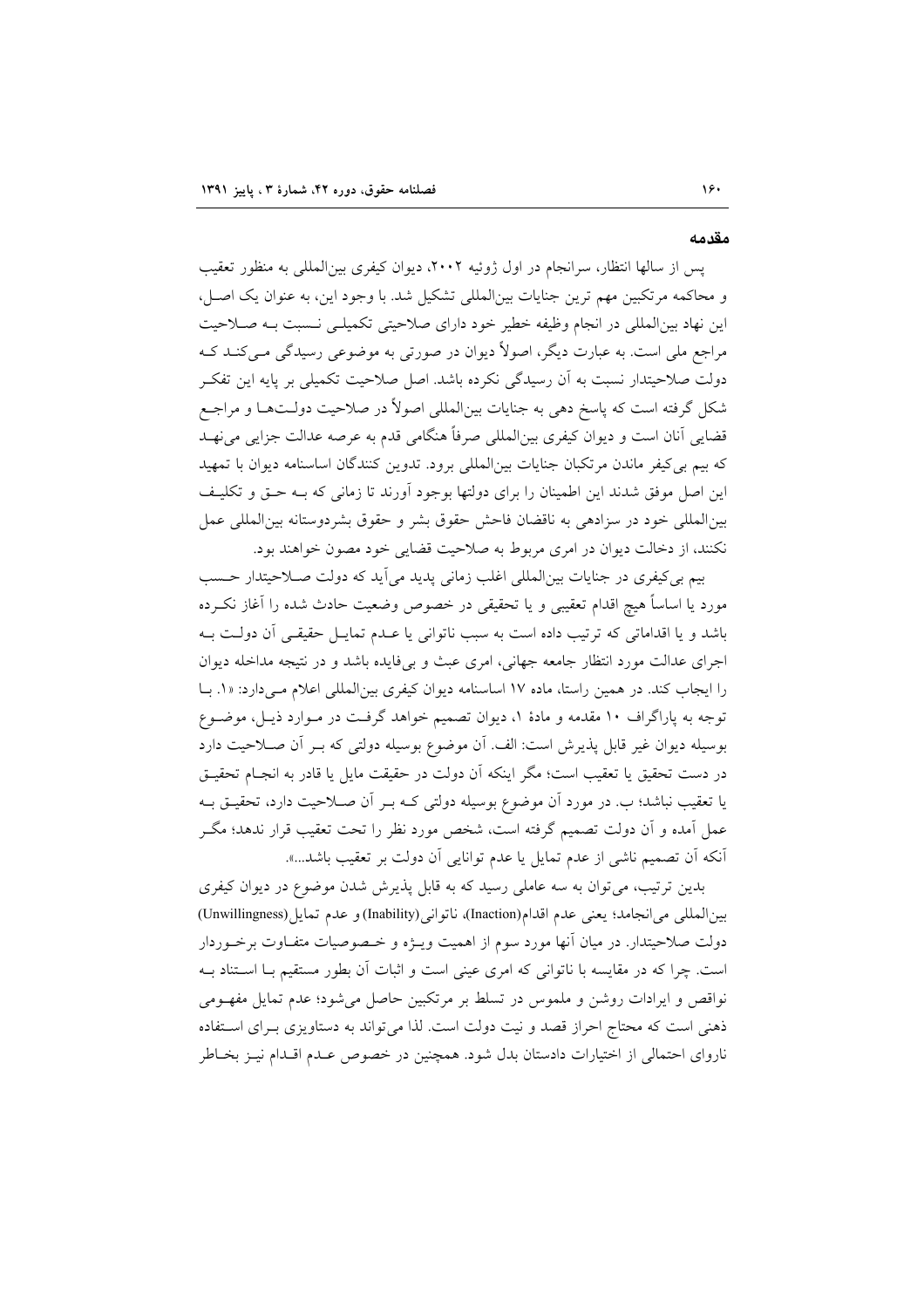مبرهن بودن خودداري دولت از به جريـان انــداختن امـر تعقيـب، تــشخيص قابليـت پــذيرش موضوع با دشواری خاص روبهرو نیست؛ حـال آنکـه تـشخیص عـدم تمایـل حقیقـی دولـت صلاحیتدار کمی دشوارتر است.

برای کمک به تشخیص عدم تمایل حقیقی یک دولت به رسیدگی، ادامه ماده ١٧ اساسـنامه نشانهها یا ملاکهایی را بدین شرح ذکر کرده است: ...« ۲. به منظور تصمیم گیری در مورد عدم تمایل دولت به رسیدگی به موضوعی خاص، دیوان باید با توجه بـه اصـول دادرسـی شـناخته شده در حقوق بین|لملل، ملاحظه کند که یک یا چند مورد از شـرایط ذیـل وجـود دارد: الـف. رسیدگی به این منظور انجام شده یا در درست انجام است یا تصمیم ملی به این منظـور اتخـاذ شده است که شخص مورد نظـــر را از مسؤولیت کیفری در قبـــال جنایات داخل درصلاحیت دیوان مصون نگاه دارد؛ ب. تأخیری ناموجه در رسیدگی وجود داشته است کـه بــا توجــه بــه اوضاع و احوال با قصد اجراي عدالت نسبت به شخص مورد نظر مغـايرت دارد؛ ج. رسـيدگي انجام شده یا در دست انجام به طور مستقل یا بی طرفانه نبوده و به نحوی صـورت گرفتــه یــا می گیرد که در آن شرایط، با قصد اجرای عدالت نسبت به شخص مورد نظر مغایرت دارد...» و با نگاهی گذرا به این بخش از ماده ۱۷، نخستین پرسشی که در مورد این شاخص هـا بـه ذهـن میرسد این است که آیا نشانههای مزبور حصری هستند یا تمثیلی. بر اساس دیدگاهی، ناتوانی و عدم تمایل باید در مفهومی موسع تفسیر شوند تا دیوان صلاحیت بالقوه بــرای رســیدگی بــه انواع وضعیتها را داشته و اثر بازدارنده این نهاد قضایی بین|لمللی تأمین شود. بر پایه این نظر، برای کنترل دامنه موسع مفهوم ناتوانی و عدم تمایـل مـیتوان از اختیـار مـصلحت اندیـشی و اقتضاى منافع عدالت استفاده كرد (15,p :1303 Hall). ولي اين نظر بي|يراد نيست زيرا اگر قـرار بود صلاحیت تکمیلی و اعمال اَن خیلی گسترده باشد، بیم تهدیــد حاکمیــت دولــتـهــا نــضج می گرفت و غرض اصلی پیش بینی چنین صلاحیتی که احترام به حاکمیت دولتها و فراهم کردن بستر پیوستن آنها به اساسنامه بود، تأمین نمی شد. بررسی تاریخی روند تــدوین اساســنامه نیــز مؤید ضرورت تفسیر مضیق و اعتقاد به حصری بودن موارد و نـشانههـای مزبـور در اساسـنامه است؛ چرا که در پیش نویس متنی که کمیسیون حقوق بین الملل تهیه کرده بود؛ سـه مـورد یـاد شده وجود نداشت و بعدها در جريان مذاكرات كنفرانس رم و به منظـور تبيـين مفهـوم «عــدم تمایل» در اساسنامه درج شد. به علاوه، سیاق عبـارات منـدرج در مـاده ۱۷ و عـدم اسـتفاده از کلمات مفید تمثیل، همچون «مانند آن» یا «و غیره» و همچنین ضرورت ارائه تفسیر مـضیق کـه مانع توسعه یافتن اختیارات دادستان دیوان شود؛ این نتیجه را حاصل می کند که مـوارد یادشـده به قید حصر در این ماده ذکر شدهاند. حصری بودن ایـن مـوارد، دارای طرفـداران ( Williams, Eenzing, 2003: 606) و مخالفاني (806: 606) (Benzing, 2003: 606) است.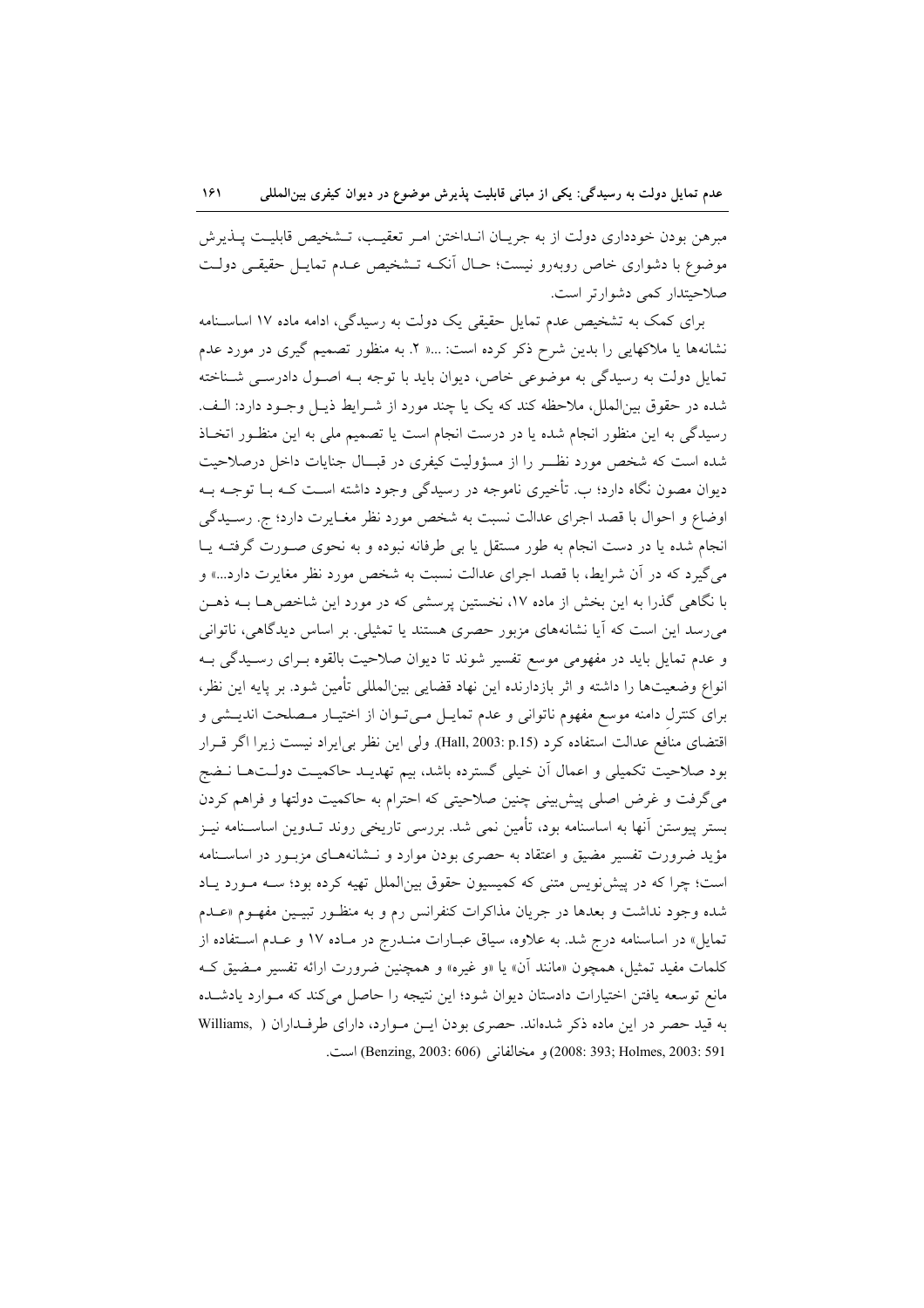اینک به منظور تبیین نشانههای عدم تمایل دولت و در نتیجه تنظیم معیارهایی بـرای احـراز عدم تمایل حقیقی دولت صلاحیتدار، مطالب مورد نظر به سادگی به سه مبحث تقسیم و ارائــه می شو د.

مبحث نخست: قصد مصون نگه داشتن شخص از مسؤولىت كىفرى

اساساً هدف از تشکیل دیوان کیفری بـینالمللـی، جلـوگیری از بـیکیفـر مانـدن مرتکبـان جنایات مهم بینالمللی است. در نتیجه از لوازم ضروری نیل به این هدف عـالی آن اسـت کـه دیوان نسبت به مقررات و عرف های ملی و بین|لمللی که به نحوی مـانع تحقـق بخـشیدن بـه آرمان ختم بی کیفری است؛ وقعی ننهد. در این ارتباط، ماده ۲۷ اساسنامه به صراحت بیان داشته است: «١. مقررات این اساسنامه با رعایت برابری در مورد همه افراد، بدون توجه بـه موقعیت رسمي آنها اعمال مي شود. به معناي اخص، سِمَتِ رسمي فـرد بـه عنـوان رئـيس دولـت و يـا حکومت یا اینکه مرتکب عضو دستگاه حاکمه و یا پارلمـان اسـت؛ بـه هـیچ عنـوان، وی را از مسؤوليت كيفري موضوع ايـن اساسـنامه مـصون نمـي،دارد؛ همچنـين مـوجبي بـراي تخفيـف مجازات وي به شمار نمي آيد؛ ٢. مصونيتها و يا وجود مقررات شكلي لازم الرعايه در تعقيب كه بخاطر سِمَتِ رسمي فرد در حقوق ملي و يا بين(لمللي اعطا مي شود؛ مانع اعمال صلاحيت ديوان بر چنين افرادي نمي شود».

روح اساسـنامه همچـون ظـاهر مقـررات آن، وضـع قـانون بـراي مـصون داشـتن افـراد از مسؤولیت کیفری و همچنین ایجاد موانع قانونی بر سر راه کشاندن مرتکبان جنایات بین|لمللــی به دیوان را بر نمیتابد. اما در این خصوص، اساسنامه متعرض مسأله عفو مرتکبان نــشده و در این ارتباط سکوت اختیار کرده است. لذا این پرسش مطرح می شود که آیا اعطـای عفـو بـرای نیل به صلح و پیشگیری از تداوم نقض حقوق بین|لملل موجه بوده و مانع رسیدگی دیوان مـی شه د؟

عفو اغلب ابزاری است که برای دستیابی به صلح و برقراری آرامش مورد استفاده قـرار می گیرد. از آنجا که طرفهای درگیر می دانند ً ممکن است مورد محاکمه و مجازات طرف دیگ قرار گیرند؛ تمایلی به انجام مذاکرات صلح ندارند. این مـساله از معـضلاتی اسـت کــه دیــوان كيفري بين|لمللي با أن مواجه است. ترس ناشي از تحت تعقيب قرار گرفتن مي توانـد موجـب شود تا مرتکبان جنایات جنگی، یعنی همان کسانی که می توانند مخاصمات را فیصله دهنـد؛ از انجام مذاکرات صلح گریزان باشند. در این موقعیت ها،ریال تعامـل بـالقوه معـاف شــوندگان و دیوان کیفری بین|لمللی می توانـد نقـش محـوری در اصـلاح وضـعیت داشـته باشـد. در ایـن خصوص، دیدگاه هایی متفاوت قابل ارائه است. یکی آنکه معتقد باشیم رسالت دیوان و به تبع،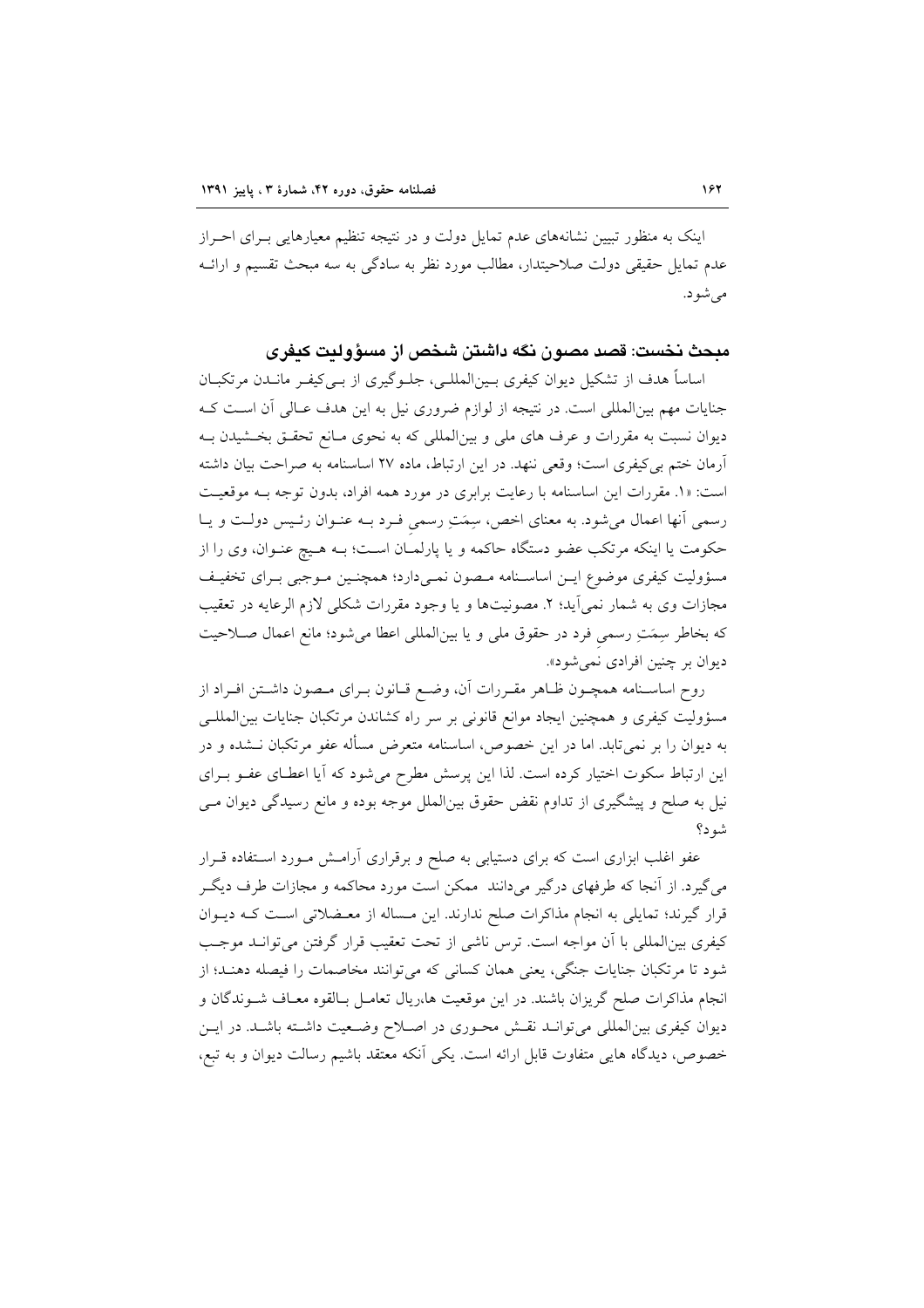دادستان آن، سزادهی به مرتکبان جنایات بین|لمللی تعیین شده و تامین صلح و امنیت به ســایر نهادهای بینالمللی به ویژه شورای امنیت سازمان ملل متحد سپرده شده است. پـس در نتیجـه دادستان دیوان نباید به مذاکرات عفو اهمیتی دهد و همواره بی کیفر ماندن مهم تـرین مرتکبـان جنايات بين|لمللي را رصد كرده، نقض حقوق بـين|لملـل را بـا عنايـت بـه اساسـنامه رم قابـل يذير ش در ديوان معرفي كند.

اما آنچه صائبتر ً به نظر می رسد آن است که اجرای عدالت، نیازی ثانویــه بــرای جامعــه انسانی به شمار میرود؛ از این رو، نباید مابه ازای آن، نقض بیشتر حقوق انسانها قرار گیـرد. از این رو، دادستان دیوان نباید با اصرار بر تعقیب جنایتکاران، با اخلال در جریان مذاکرات صـلح و توافق برای عفو برخی رهبران اصلی، فرصت بازسازی اجتماع را از ملتی سلب کرده و مـانع توقف نقض حقوق بشر شود. علت پیش بینی شرط احراز اقتضای عدالت در مقررات ناظر بـر تصميم دادستان به تعقيب (مواد ج/٢/٢ه و ج/٥٣/٣)، ضـرورت توجـه بـه همـين نكتـه اسـت (Rozesburger, 2007:134). برای شناخت بهتر موضوع صـيانت از شـخص در برابـر مـسؤوليت كيفري، تشريح مطالبي لازم است.

۱. مصون داشتن و محافظت از شخص

يس از عدم اقدام به تعقيب مرتكبان، بارزترين جلوهٔ عدم تمايل دولت به اجـراي عــدالت، صیانت شخص از مسؤولیت کیفری است، یعنی صیانت از کسی که نقش راهبردی در ارتکـاب جنایات واقع شده را بر عهده داشته است. این مهم در مواد ۱۷ و ۲۰ اساسنامه ذکر شده است. حفاظت از مرتکب و مصون داشتن وی از تعرض ممکن است به صورت تـام و یـا نـسبی رخ دهد. مصون داشتن تام هنگامی محقق می شود که شخص به طور کلی تحت هیچ اقدام قبضایی قرار نگیرد؛ اما در مصونیت نسبی مرتکب به کیفری ناچیز محکوم میشود به دور از آنچــه کــه یک جنایتکار مستحق آن است. در مواردی که دولت در مقام حفاظت از شخص بـر مـی]یـد؛ باید احراز شود که دولت با اتخاذ روشی که به عـدم اجـرای مجـازات در خـصوص شـخص می انجامد؛ در رهانیدن وی از مجازات تعمد دارد و حفاظت مزبور قابل انتساب به دولت باشد.

اقداماتی که دولت انجام میدهد باید مغایر با قصد دولت در کشاندن شخص بـه پیـشگاه عدالت باشد. اقدام برخی از نهادها برای صیانت و محافظت از شخص ملاک نیست؛ بلکه بایــد قصد مصون داشتن منتسب دولت باشد. در عـین حـال، بایـد در نظـر داشـت کـه دولـت نیـز موجوديتي فرضي دارد كه قصد و نيت در آن محل ترديد است. اين قصد و نيت بايد در ذهـن اشخاص شکل بگیرد و به دولت منسوب شود. سوال این است که کدام نهادها و یا اشخاص با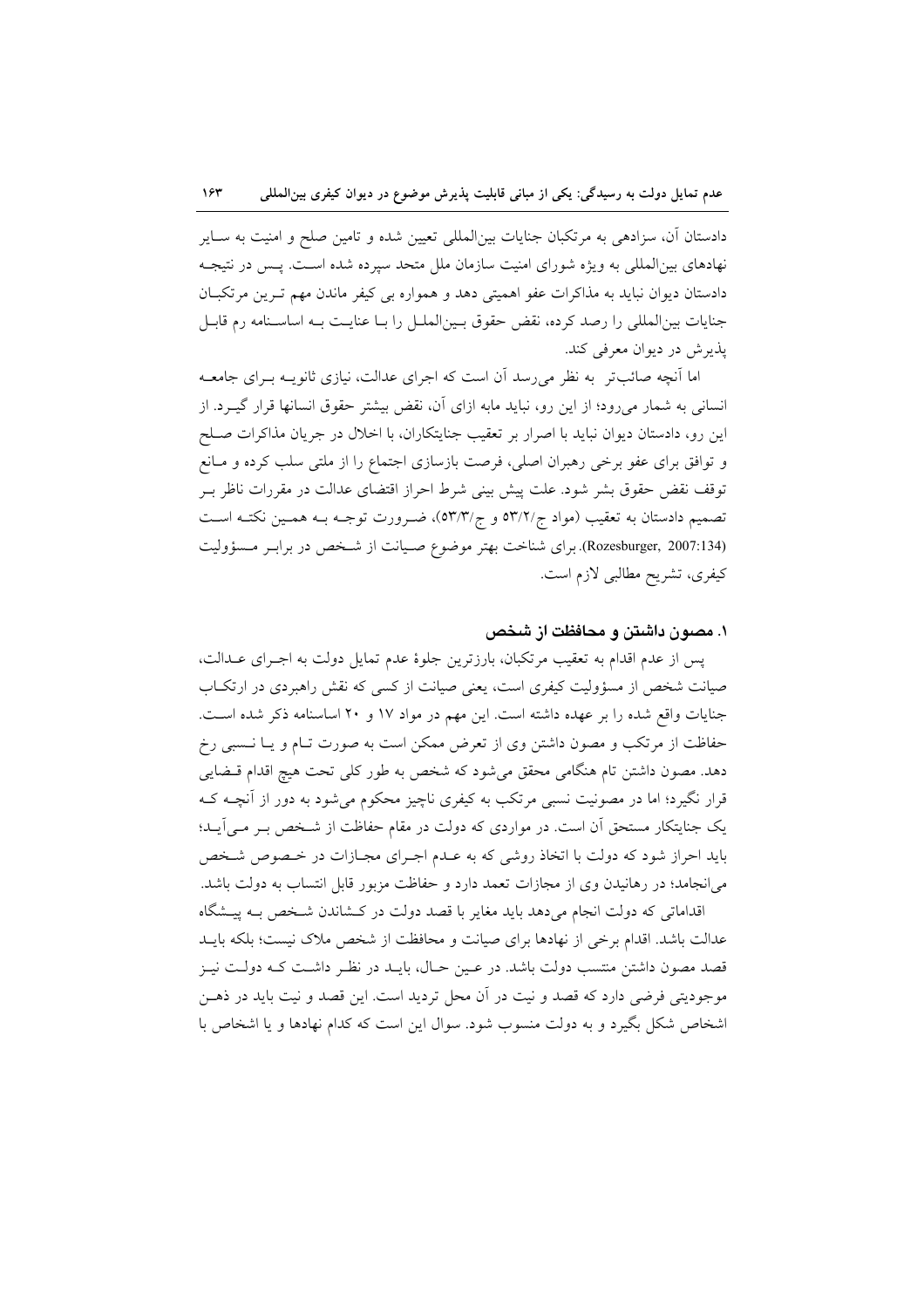دولت پیوستگی دارند تا اقدام آنان به مثابه اقدام دولت تلقی مـیشـود و از عمـل آنــان چنــین استنباط می شود که قصد رسیدگی حقیقی به موضوع را نداشتهاند؟

اینکه چه هنگام اقدامی معین منسوب به دولت میشود در ماده ٤ از پیش نویس کمیـسیون حقوق بین|لملل سازمان ملل متحد در ارتباط با مسئولیت دولت به نحوی موسع تــشریح شــده است. این ماده مقرر داشته است: «عمل هر یک از نهادهای دولت در حقوق بین|لملل عمـل آن دولت تلقي مي شود و فرقي ندارد اَن نهاد شأن اجرايي، قضايي، تقنيني و يا هر كاركرد ديگري داشته باشد. جایگاه آن نهاد نیز در ساختار دولت اهمیتـی نـدارد. همچنـین اینکـه نهـاد مزبـور وابسته به حکومت مرکزی و یا محلی باشد نیز فاقد اهمیت است.

در حقوق معاهدات نیز برخی اشخاص واجد اهلیت بـرای انـشاء معاهـدات بـه نیابـت از دولت هستند. وفق ماده ۷ کنوانسیون وین سران دولت ها و حکومت ها و وزرای امور خارجـه از این جمله هستند. در عین حال باید تعیین کرد که کدام نهادهــا و در آن نهادهــا رفتــار کــدام اشخاص منسوب به دولت است تا بتوان عدم تمایل را به دولت مزبور منتسب کـرد. همچنـین بايد پرسيد چرا اقدام شخصي بايد بتواند منتسب به دولت تلقى شود؟ وقتى هدف دولت در به نتیجه رساندن امری موضوعیت دارد کـه آن اقــدام، بوســیله شــعبهای از حکومـت در ســطحی خاص اجرایی شود. در واقع، قصد دولت بوسیله هر یک از سه قوهی مجریه، قبضائیه و مقننـه تبيين مي شود.

صرف اقدام منفردافسر پلیس یا قاضی هرچند ناشی از تصمیم و اراده دولت مزبـور باشـد، نمی تواند مصداق عدم تمایل دولت قلمداد شود؛ بلکه سلسله اقدامات انجام شده باید مـنعکس كننده عدم تمايل و عدم اراده تشكيلات حكومتي باشد. در اين صـورت عـدم تمايـل مـصداق یافته است. وقتی قاضی که به نحوی نادرست اقدام قضایی خود را ترتیب میدهــد تــا متــأثر از سیاست های دیگر دستگاه های حاکمیتی باشد؛ مـیتوان گفـت آن دولـت ارادهای در اجـرای عدالت در خصوص جنايات بين المللي ندارد.

معمولاً مصادیقی که از عدم تمایل موثر در برخورد با جنایات پس از جنگ های داخلی در کشوری رخ میدهد؛ بیشتر منعکس کننده ناتوانی دولت است تـا عـدم تمایـل، چـون در عـدم تمایل اصولاً توان برخورد هست ولی بطور عمد دولت اقدام به تعقیب موثر نمیکند. پرســشی دیگر که مطرح میشود این است کـه آیـا عـدم اجـرای کیفـر تعیینـی، بـرغم انجـام دادرسـی استاندارد بوسیله دادگاه های داخلی، میتواند مصداقی از محافظت از شخص و کاشف از عدم تمایل دولت به اجرای عدالت با مصون داشتن مرتکب از مجازات باشد؟ در مقام یاسخ به این پرسش باید بیان داشت که هر چند در پیش نویس اساسنامه، مساله عـدم اجـرای مجـازات وجود داشت؛ اما متعاقباً در كنفرانس رم، قابل پذيرش دانستن موضوع بــه لحــاظ عــدم اجــراي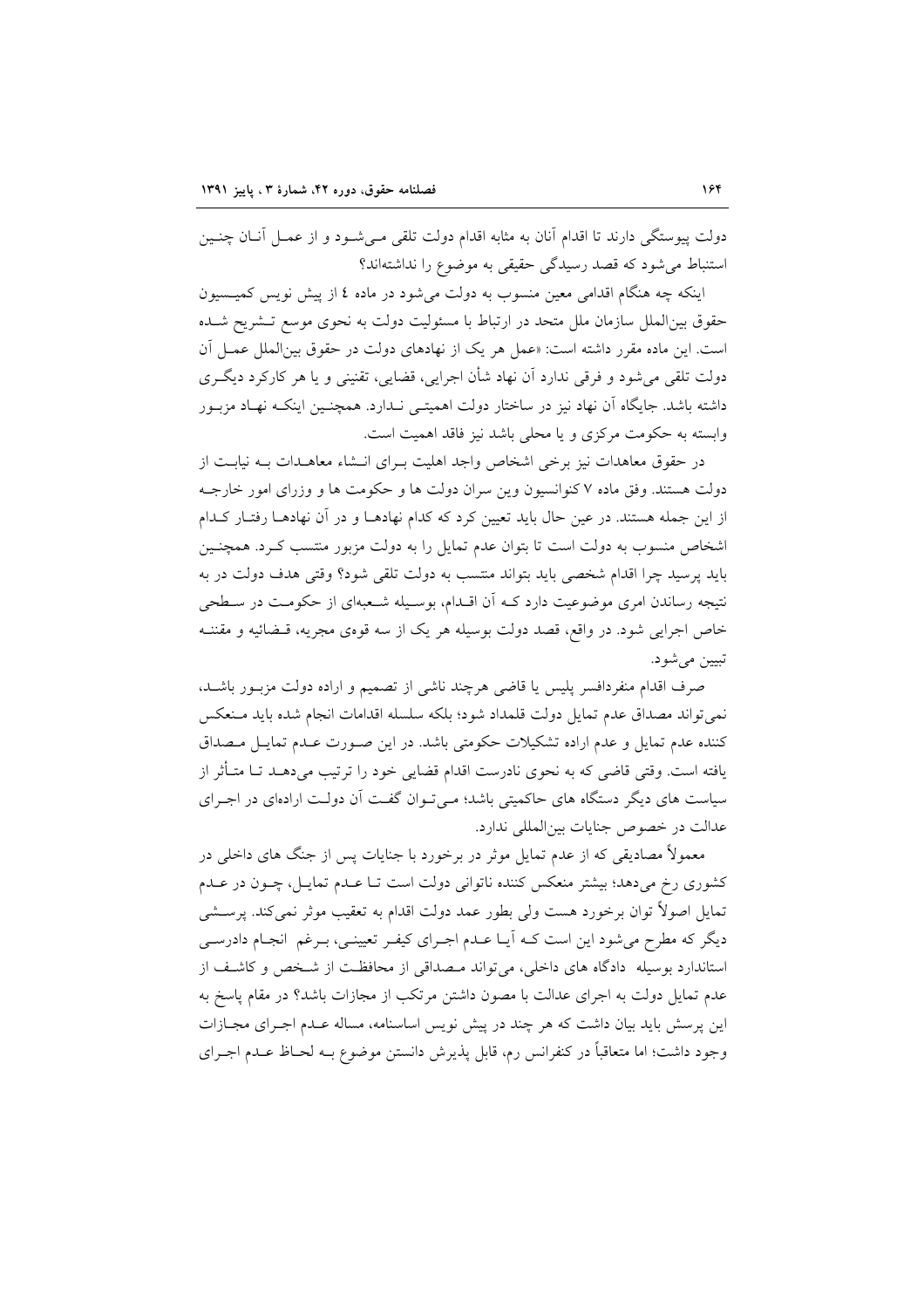کامل مجازات با تمسک به معاذیر و عفـو از مـتن اساسـنامه حـذف شـد؛ هــماکنــون، در ایــن خصوص حکمی در مقررات دیوان به چشم نمی خورد. لذا به نظر می رسد با عنایت به اصـول حاکم بر تفسیر متن، با توجه به اسنثتایی بودن صلاحیت دیـوان قائـل بـر آن باشـیم کـه عـدم اجرای بعدی مجازات، موجب شمول صلاحیت دیوان بر چنین موردی نخواهد شد؛ مضاف بر اینکه حذف بعدی این مورد از اساسنامه واجد معنا و مفهوم است. بـه ایــن ترتیـب کــه عــدم اجرای مجازات نمی تواند اثر قهقرایی و کشفی از عدم تمایل به اجرای دادرسی حقیقی داشته باشد. البته این تفسیر با روح حاکم بر اساسنامه رم که اصرار دارد مرتکبان جنایات بـینالمللـی نباید بی مجازات بمانند مغایر است و نمی توان استنباط کرد که این چنـین مـواردی کـه در آن مرتكب با استفاده از تعليق مجازات يا معاذير، كيفر نبيند غير قابل پذيرش در ديوان باشد.

از سوی دیگر، میتوان استدلال کرد کـه چـون مقـررات اجـرای مجـازات در بخـش ١١ اساسنامه رم، دیوان را از آزاد کردن پیش از موعد محکوم علیه بر حذر میدارد؛ اساساً پــذیرش کیفیات موثر بر مجازات در قاموس عدالت کیفری بین|لمللی قابل پذیرش نیست و بایــد عــدم اجرای مجازات را جلوهای از عدم اراده به اجرای عدالت تلقی و موضـوع را قابـل پــذیرش در دیوان دانست. اما به نظر می رسد که بخش ١١ اساسنامه تکلیفی را متوجه محاکم داخلی دولتها نکرده از این رو به نظر می رسد اساسنامه در این قسمت شایسته اصلاح است.

#### ٢. مسؤوليت كيفري

در سابقه طرح ماده ۱۷، امری که موضوع نهی واقع شده بود، تلاش دولت در محافظت از شخص در برابر مسؤولیت کیفری بین المللی بوده است؛ چنانکه در ماده ب/٢/٢ پیش نـویس اساسنامهای که کمیسیون حقوق بین الملل تهیه کرده بود؛ تلاش دولت بـرای بـی کیفـر مانــدن مرتكب طبق ضوابط حقوق بين|لمللي مورد تصريح قرار گرفته بود( Year Book of International .(Law Commission 1994 Vol.2., A/CN.4/SER.A/1994/Add.1 part 2:57

همچنین در اساسنامه دو دادگاه ویژه برای رسیدگی بـه جنایـات ارتکـابی در یوگـسلاوی سابق (ماده ب١٠/٢/ و قاعده ٩/٢) و رواندا (ماده ب٩/٢/ و قاعده ٩/٢) نيز صيانت از شـخص در برابر تحمل مسؤولیت کیفری بینالمللی مورد تاکید و توجه قرار گرفته بـود. ایــن در حــالی است که مسأله صیانت از شخص در برابر مسؤولیت کیفری در اساسنامه رم به صـورت مطلـق آورده شده است و از این رو شـامل محافظـت از وی در برابـر مـسوولیت کیفـری در هـر دو سطح ملی و بینالمللی میشود. احتراز از تاکید به مصون داشتن از مسئولیت بینالمللی در سند نهایی دیوان به منظور تاکید بر هدف ممانعت از بی کیفری جنایت کاران بین|لمللی و پـادآوری ضرورت برخورد در سطح داخلی بوده است.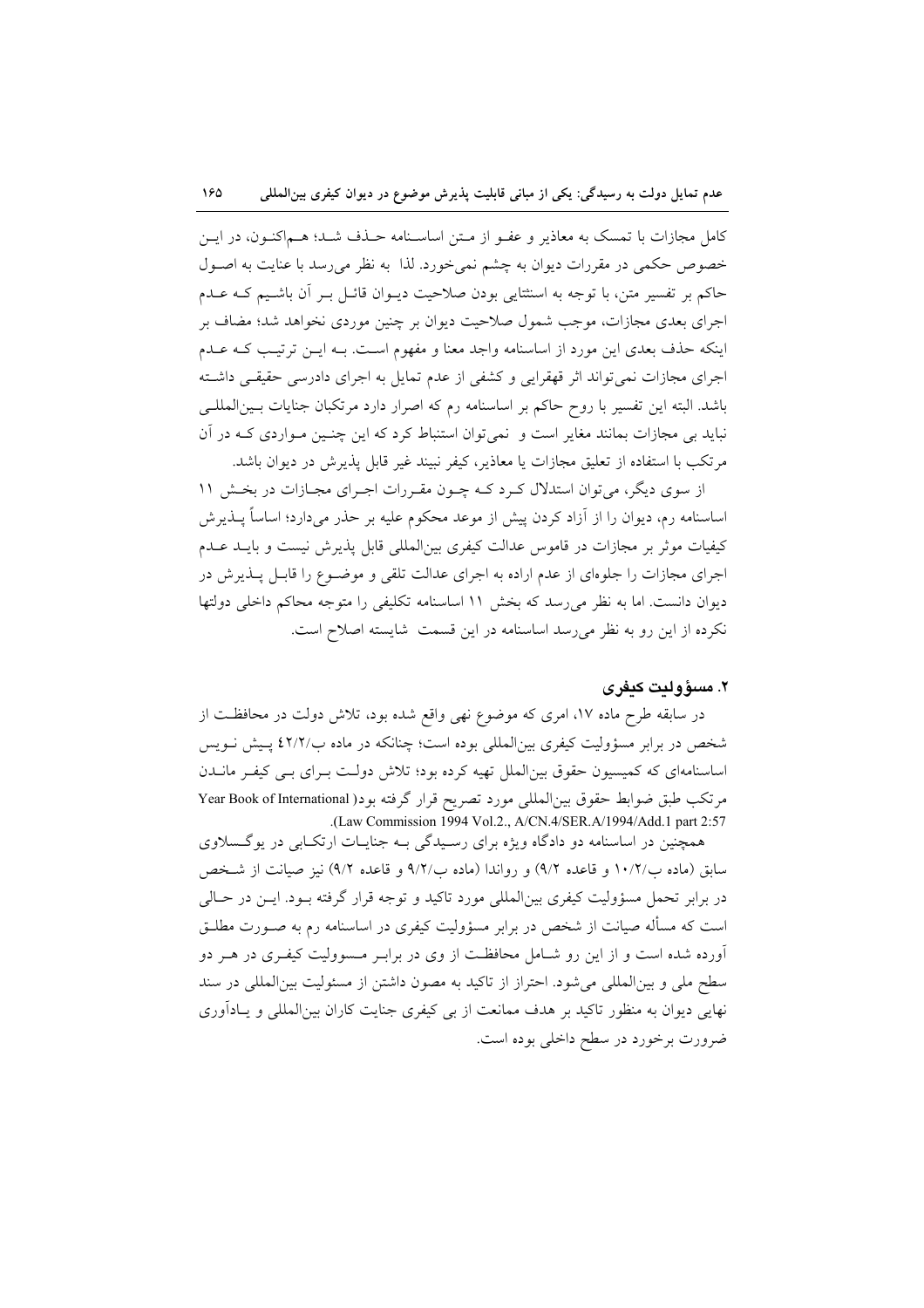### ۳. شخص مورد صیانت

لازم نیست شخص مورد صیانت با دولتی که از او حمایت میکند ارتبـاط مـستقیم داشـته باشد و یا در استخدام اَن باشند؛ بلکه لازم است اقدامات اَن شخص در راستای سیاسـت هــای آن دولت بوده و حمایت آن را در بر داشته باشد. ممکن است دولتی کـه قـصد دارد اشـخاص اصلی را مورد حفاظت و حمایت خود قرار دهــد بــه منظـور فریــب دادن دیــوان و یــا افکــار عمومي اقدام به تعقيب، محاكمه و مجازات فردي غير از مرتكب واقعي جنايـت بيـردازد و بـا این روش توجهات را معطوف به سمت دیگری بکند و مرتکبان اصلی را تحت حفاظت عملی خود در آورد. از این رو قربانی کردن فردی در این ارتباط الزاماً به معنای مایل بودن دولـت بــه رسیدگی نیست بلکه خود می تواند مصداقی از حراست دولت از مقصر اصلی به شمار رود.

# ۴. نشانه ها و شیوه های مصون داشتن فرد

گاهی نشانه هایی در رفتار دولتها بروز میکند که می توان در حسن نیت دولت مزبور در تعقیب موضوع تردید کرد. البته باید توجه داشت که جنایات بین المللی نیـز در سـطح گـسترده رخ میٖدهند و در چنین وضعیتهایی نوعاً نمیٍ توان از دولتها انتظار اقدام موثر همچــون مــوارد جرایم عادی در مقیاس کوچک را داشت. گاه دولت با عدم اقدام به تحقیق و تعقیب کـافی و موثر مانع مجازات مرتکبان اصلی جنایات میشود. در قضیه دارفور کمیسیون تحقیـق یکـی از دلایل عدم تمایل سودان در ترتیب دادن اقدام واقعی را نبودن و یا کم بودن پرونده هایی بـرای تعقيب موثر جنايـات، اعـلام كـرد ( Report to the Secretary Genenral, www .un .org /News .(/dh/sudan/com inq darfur.pdf

همچنین، صرف پذیرش شکایات از یکی از اشخاص درگیر و تعقیب ادعاهـای او و تاییــد اقدامات یک گروه یا مواضع سیاسی مورد تایید آنان بوسیله دولتی کـه عهـده دار رسـیدگی بـه جنایات است، می تواند به عنوان نشانه ای از عدم اهتمام دولت به اجرای عدالت به شـمار رود. همچنین در صورتی که دولت مسئول، اقـدامات قـضایی خـود در عرصـه تعقیـب و مجـازات مرتکبان را با فاصلهای اندک پس از مطلع شدن از قصد دادستان دیوان برای شروع تحقیق أغاز کند؛ می تواند حمل بر عدم تمایل حقیقی برای اجرای عدالت شـود. بـر اسـاس گـزارش هـای نهادهای مسئول در قضیه دارفور سودان یکی از مبانی اعـلام عـدم تمایـل حقیقـی بـه اجـرای عدالت همين موضوع دانسته شده است(www.sudantribune.com/spip.php?article1039).

به علاوه در مواردی که دولت مزبور در راستای شفاف سازی هـای لازم اقــدامی بــه عمــل نیاورد و با دادستان دیوان همکـاری هـای لازم را بـه عمـل نیـاورد؛ دادسـتان مـی توانــد آن را قرینهای بر عدم اهتمام آن دولت در مبارزه موثر با بی کیفری جنایتکاران بینالمللی تلقبی کنـد.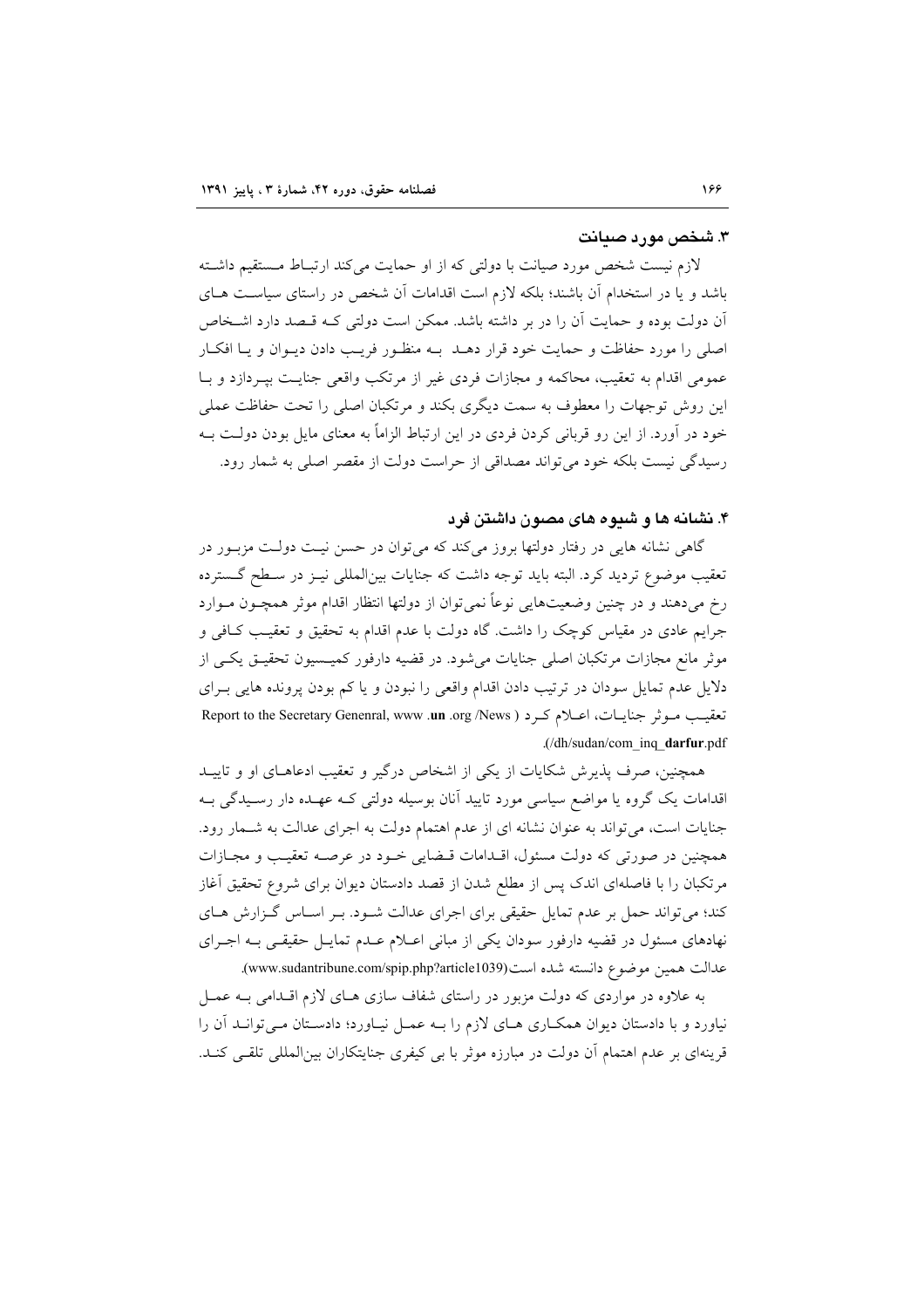در قضیه دارفور سودان فراهم نکردن قوانین لازم برای تعقیب و مجـازات جنایــات جنگــی و جنایت علیه بشریت مبنایی برای عدم اهتمام دولت برای رسیدگی حقیقی تلقی شد( Report on .(Darfur, supra note, para. 586

همچنین در صورتی کـه دولـت اقـدام لازم را بـرای تـسهیل جریـان دادرسـی متعـارف و دسترسی قربانیان به امکانات قضایی فراهم نیاورد و یا مشکلاتی را بـرای قربانیـان در جهـت اثبات امر قرار دهد؛ نشانهای از عدم اهتمام به اجرای عدالت جزایی تلقی می شود. در گـزارش کمیسیون تحقیق در مورد دارفور، عدم دسترسی قربانیان هتک ناموس بـه عنـف بـه پزشـکی قانونی و در عین حال الزام به ارائه گواهی پزشکی بوسیله بزهدیدگان به عنوان نشانهای از عدم تمایل دولت شناخته شــد(Ibid, para. 587). همــین امـر در گــزارش وضـعیت حقــوق بــشر در اکوادور نیز از سوی کمیسیون حقوق بشر آمریکایی نیز مورد ایراد قرار گرفته بـود ( Report on .(Ecuador,: http://www.wcl.american.edu/humright/digest/database3.cfm

هر چند به لحاظ اهمیت جنایات بین|لمللی، تعقیب متهمان محتاج طرح شـکایت از ســوی بزهدیدگان نیست ولی نقش بزهدیدگان در راستای اثبات جنایات و ثبت اظهارات علیه اشخاص مهم که ممکن است دولت مسئول برای مصون داشتن آنان تلاش میکنـد، قابـل چــشم پوشــی نیست. بسیاری از قربانیان بخاطر تهدیدات بعدی جنایتکاران و عـدم حمایـت کـافی از ایـشان مجبور به پرهیز از مداخله در جریان ثبت اظهارات میشوند. در همین راسـتا، عـدم تخـصیص منابع کافی برای حفاظت از بزهدیدگان میتواند نشانه و در عین حال روشی برای مصون کردن اشخاص مورد نظر از تعقيب كيفري تلقى شود. همچنين، وجود مراكز و نبودن بودجه يا نيروي خدماتی نیز می تواند قرینهای بر عدم تمایل دولت به اجرای عدالت دانسته شود.

مداخله مقامات دولتی در رسیدگی های قضایی و اظهـارات غیـر مـسؤولانه آنــان نیــز کــه موجب انحراف و یا تاثیر پذیری دادگاه میشود به نحـوی کـه یکـی از طـرف هـای درگیــر را همواره مورد تخطئه قرار دهد و عملکرد یک گروه را تایید کند نیز نشانهای از امکـان انحـراف از تمایل حقیقی به انجام دادرسی تلقی میشود. کمیته رفع تبعـیض نـژادی در روانـدا یکـی از نشانه های عدم تمایل دولت به رسیدگی واقعی را مداخله غیر قانونی مقامات در فرایند قضایی اعلام کرد (www.unhchr.ch/tbs/doc.nsf/.../CERD.C.304.Add.97.En?).

همچنین، تشکیل نهادهای قضایی ویژه و ایجاد دادگاههـای اختـصاصی بـا رسـیدگی هـای خاص که عمدتاً به صورت غیرعلنی صورت می پذیرد؛ می تواند نشانهای از عدم تمایــل دولــت در اجرای عدالت و روشی بـرای حفاظـت از اشـخاص باشـد. کمیـسیون حقـوق بـشر در ۱۹ سيتامبر ٢٠٠٣ در خصوص وضعيت كلمبيا توسعه صلاحيت خاص دادگاههاي نظامي را نــشانه تلاش دولت در جهت از کیفر رهانیدن مرتکبان دانسته است(Jo Stigen, 2008: 271).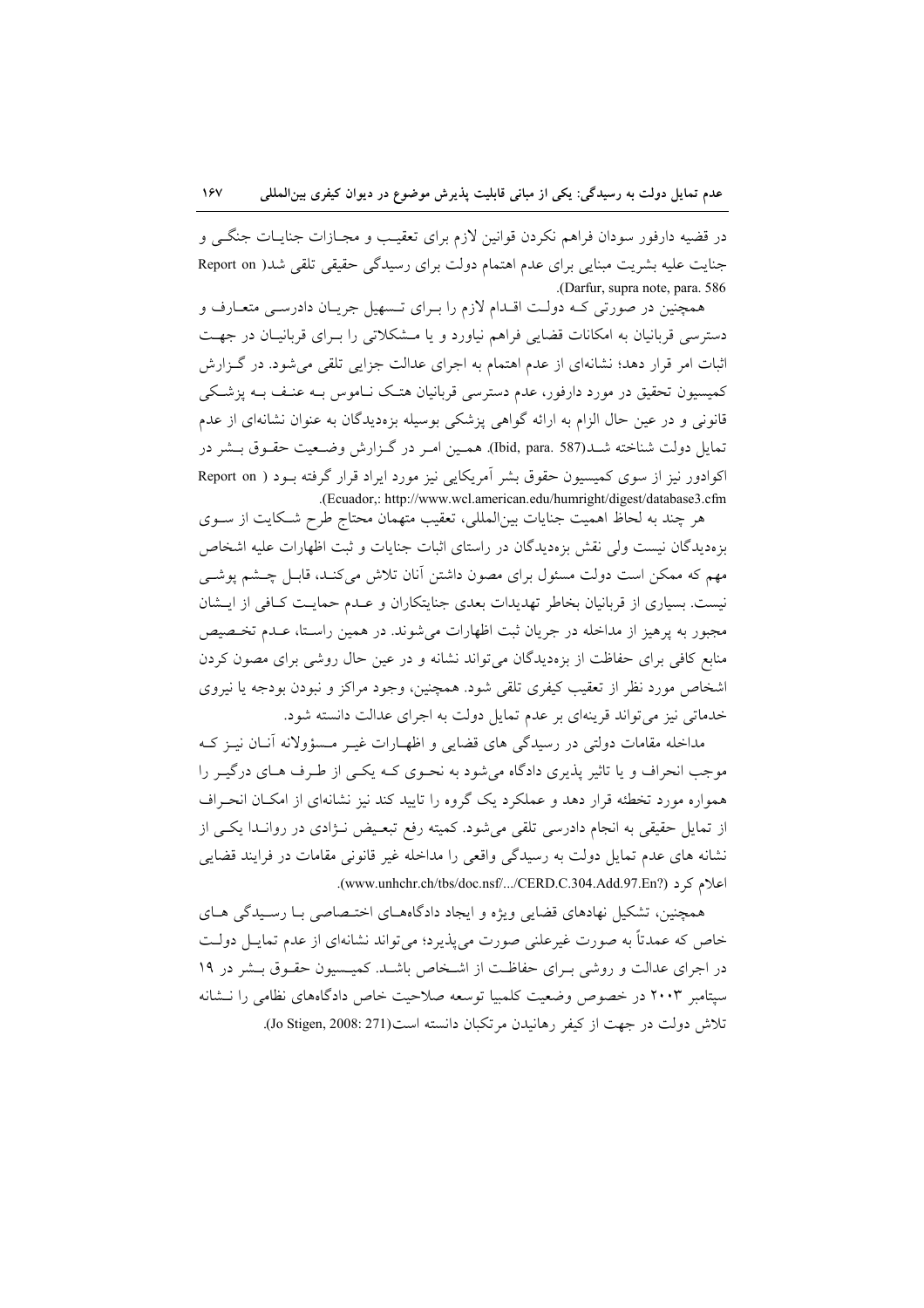بی انضباطی و در هم ریختگی در رسیدگی که خود به تـاخیر ناموجــه در اجـرای عــدالت می انجامد؛ قرینهای بر عدم تمایل دولت به اجرای عدالت و روشی برای محافظت از اشـخاص اصلی مرتکب جنایات است. دادگاه آمریکایی حقوق بشر در پرونده رودریگرز علیه هندوراس در بند ۱۷۷ به همین نکته اشاره کرده است(Ibid: 275). عدم انجام اقدامات تحقیقی ضــروری و جمع آوري و استناد نادرست به دلایل مي تواند به فرآيند اثبات موضوع در ديوان آسيب برساند و به جهات متعدد همچون ضعف ادله و يا غير قانوني بودن تحـصيل دلايـل، مـانع محاكمـه و مجازات مرتکبان شود. در گزارشی که در خصوص وضعیت بی کیفری در دارفور ارائـه شـده این موضوع نیز به عنوان نکتهای کلیدی در احراز عدم تمایل دولت سودان بـه انجـام دادرســی مورد استناد قرار گرفته است(Report on Darfur, para. 587).

تشکیل دادگاه برای محاکمه جنایتکاران در محلی که به مناسبتی با مرتکب همسویی دارد و مملو از هواداران و حامیان متهم خواهد بود که دادگاه را تحت فـشار قـرار دهــد قرینــهای بــر بی میلی دیوان برای اجرای عـدالت و حفاظـت از مرتکـب تلقـی مـیشـود. نمونـهای از ایـن وضعیت در کرواستی و همچنـین انـدونزی در قـضیه تیمـور شـرقی ملاحظـه شـده اسـت .(www.elsam.or.id/txt/english/publications/progrep4 eng2.htm)

یکی از روش،های مصون نگاه داشتن مرتکبــان جنایــات بــین|لمللــی صــدور کیفرخواســت ناکافی و استناد به جرائمی عمومی با شدت و اهمیت ناچیز و عدم تـصریح بــه خـصوصیات و کیفیات مشدده است که جنایت را در ردیف وخیم تـرین جنایـات قـرار دهـد. ســازمان عفـو بین|لملل در گزارش خود از محاکمات تیمور شرقی با اشاره به اینکـه کیفرخواسـت آن دادگـاه به گسترده و نظام مند بودن جنایات ارتکابی اشاره ای نکرده و اشارهای هم به نقش نیروهـای اطلاعاتی اندونزی در جنایات ارتکابی نداشته، عدم تمایل به اجرای عـدالت را از اقـدامات آن استنباط کرده و دولت اندونزی را فاقد اراده کافی برای خاتمه بخشیدن به جنایات دانسته است (www.amnesty.org/en/alfresco asset/59d187b8-a438-11dc-bac9-0158df32ab50/asa 211212002 en.html..)

# ميحث دو م: تأخير بنامو جه

یکی از نشانه های قصد جبدی دولت ببه خاتمیه دادن ببه بلی کیفری، استفاده از همیه فرصت ها برای برخورد موثر با عاملان اصلی جنایات است تـا از ایــن رهگــذر طعــم شــیرین اجرای عدالت را بر کام قربانیان جنایت هر چه زودتر بنشاند. اجرای دیر هنگام عدالت نه تنهـا اثر بازدارندگی کمتر دارد بلکه تاثیری اندک در تشفی خاطر قربانیان جنایت دارد؛ تا جبایی ک گفتهاند تاخیر در اجرای عدالت به مثابه عدم اجرای عدالت است. ۵ به درازا کـشیدن دادرســی

1 - Justice delayed is justice denied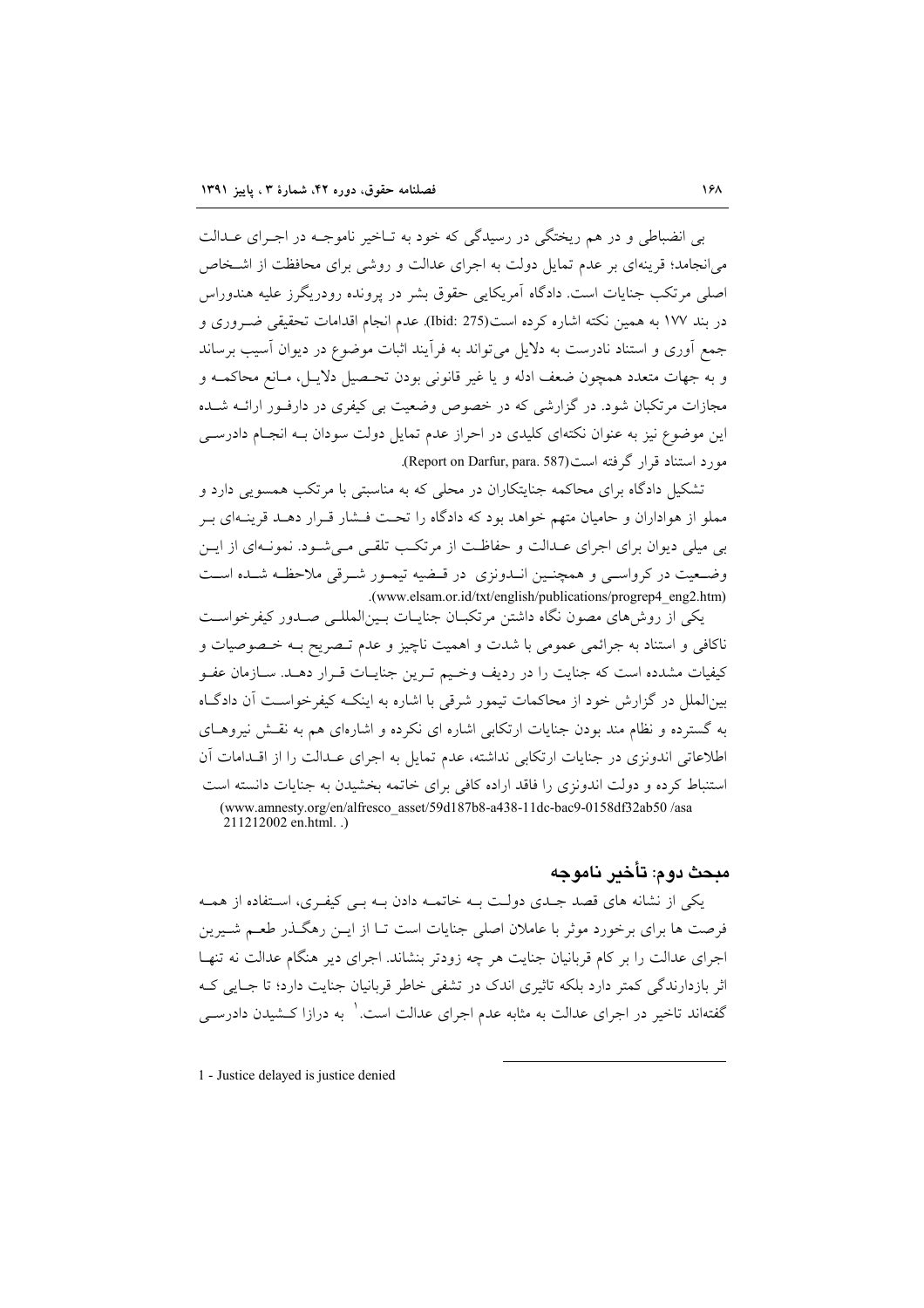می تواند یکی از ابزارهای دولت در محافظت از افراد مـورد نظـر خـود باشـد. اطالـه دادرسـی صدماتی قابل توجه به اجرای عدالت وارد می آورد و از این جهت که ممکن است ادله اثبـاتی جرم زایل و یا دسترسی به آن متعذر شود و یا حتی شهود انگیزه خود را برای ادای شـهادت از دست دهند، موجباتي را براي بي کيفري فراهم مي آورد.

البته باید متذکر شد که یک نکته در این باب از نظر تهیه کنندگان اساسـنامه مغفـول مانــده است و آن، اجرای دادرسی با سرعت و اختصار است که این امر نیـز مـیتوانـد روشـی بـرای امتناع از اجرای عدالت به شمار آید. همچنین باید اشاره شود که طولانی شدن دادرســی لزومــاً به معنای تلاش دولت در به انحراف کشیدن عدالت تلقبی نمبی شود؛ چـرا کـه ممکــن اسـت پیچیدگی موضوع و تعدد اصحاب دادرسی و همچنین موانع قابل پذیرش پیش آمده در فرآینــد دادرسی همچون عدم همکاری شهود، شیوع بیماری، اغتشاشات گسترده در محل وقوع جنایت و مانند آن، اجرای عدالت را مگر با تخصیص فرصتی مناسب و کافی ممکن نسازد.تاخیر ناشی از تلاش دولت برای انطباق رسیدگی هایش با مـوازین دادرسـی عادلانـه را نمـیتوان تـاخیر ناموجه به شمار آورد؛ بلکه همانگونه که قبلاً بیان شد، مــلاک در ناموجــه بــودن اقــدام دولــت، تلاش آن در امتناع از اجرای عدالت است. در مذاکرات تهیـه اساسـنامه، برخــی دولتهــا تــلاش داشتند پیشنهادی ارائه کنند که به موجب آن دولتی که با حسن نیت اقدام به تعقیب میکند امـا افراد تحت فرمان أن و يا نهادها و سازمان هاى وابسته مانع رسيدگى مى شوند، مشمول اعمـال صلاحیت دیوان نشود. کانادا و اتریش هم پیشنهاد کردند که دیوان بتواند در مواردی که دولت با سوء نيت اقدام به رسيدگي مي كند در قضيه مداخله كند؛ بدين معنا كه عـدم تمايـل اعــم از حسن نیت است و مواردی از حسن نیت وجود دارد که در عین حال نـشانهای از عـدم تمایـل دولت به رسیدگی هم در آن دیده میشود. همچنین فرانسه هم با همین رویکرد خواهان افزوده شدن قیدی در اساسنامه شد که به موجب آن هرگاه دولت در فرآیند تحقیق و تعقیب، عامدانــه اقداماتی را با سوء نیت ترتیب دهد موضوع در قالب عدم تمایل دولت در دیوان قابل رسیدگی باشد ( html 19960402).html 19960402).

برای ارائه ملاکی از تاخیر ناموجه، برخی معتقدند تاخیر در رسیدگی باید به نسبت مـدت زمانی سنجیده شود که به طور معمول دولت مزبور در رسیدگی به پرونده های مـشابه صـرف می کند(676:Holmes, 2003). مثلاً در موردی که اتهام شخص نسل زدایی از طریق قتـل عمــدی است؛ باید توجه داشت که به طور معمول آن دولت چه مدتی را برای تحقیق و کشف حقیقت و صدور حکم صرف می کند تا به اعتبار آن بتوان فاصلهای را ناموجه خواند کـه در شـروع بـه تحقیق و صدور رای افتاده است. از سوی دیگر، برخی بر این باور هستند که باید معیاری کلی تر به دست داده شود و آن زمانی را که به طور متعارف و با رعایت قواعد بین|لمللـی دادرســی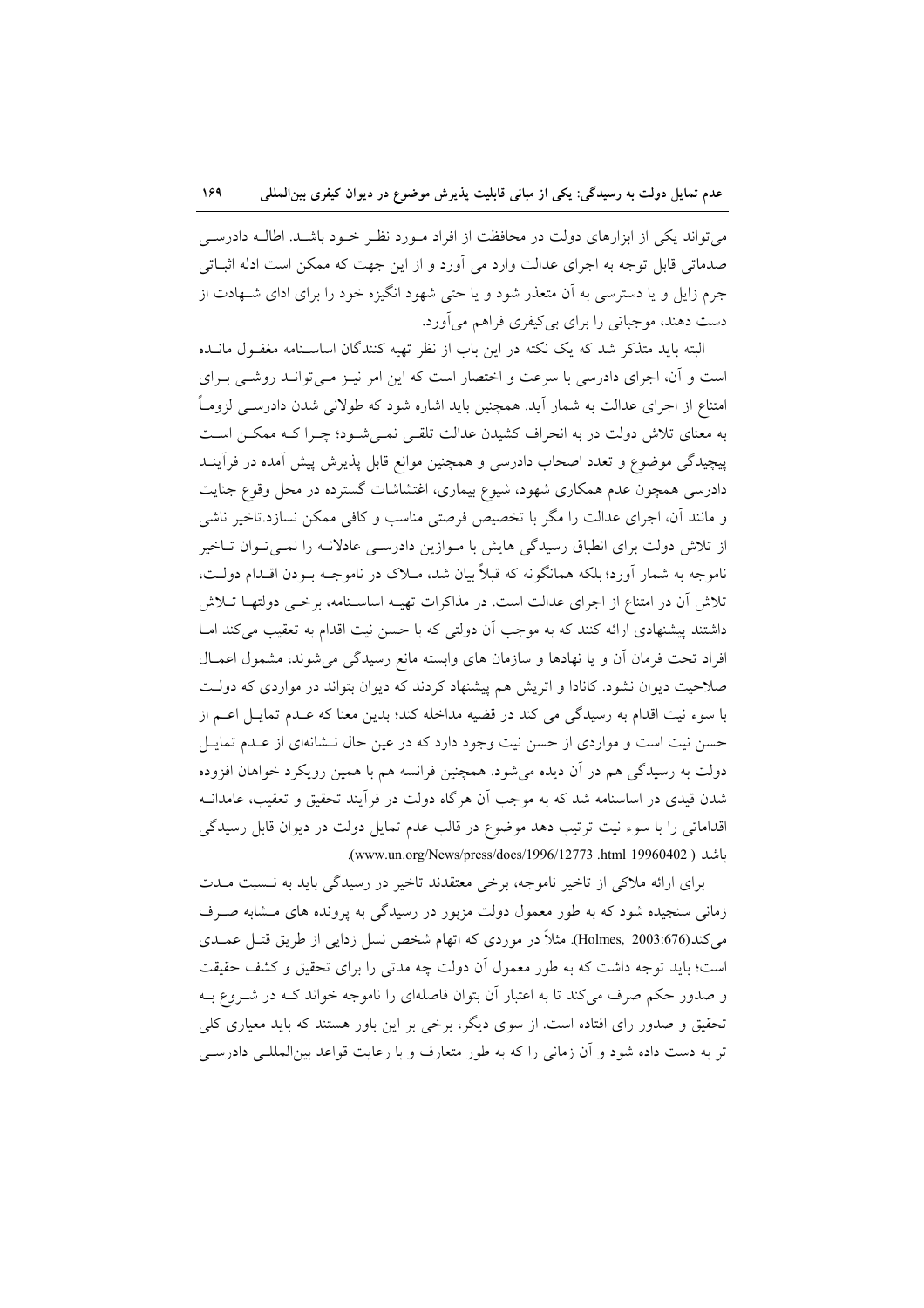کیفری در کشورهای مختلف برای رسیدگی به مورد مشابه صرف می شود مـلاک قـرار دهـیم .(Benzing, 2003: 611)

همچنین شاید بتوان مدت زمانی را که مراجع بین|لمللی در موارد مشابه، مثلاً در بالکان یــا رواندا صرف یافتن حقیقت و محکوم و مجازات کردن افراد کرده انـد؛ مـلاک شـناخت مـدت معقول و تاخیر ناموجه دانست. به نظر می رسد در میان این سه نظریه فوق، دیـدگاه اول واقـع بینانه تر باشد چرا که فرض بنایی اساسنامه مکلف کردن دولت هـا در رسـیدگی بـه جنایـات بین|لمللی است و مطمئناً در این ارتباط تهیه کنندگان اساسنامه به تفاوتهای کشورهای مختلـف توجه داشته اند. دیوان اروپایی حقوق بشر نیز در آراء مختلف خـود همـواره بـه مولفـههـای مختلف موثر بر رسیدگی و مدت زمان لازم برای آن توجه داشته است و پیش بینی یک مدت استاندارد در رسیدگی به پرونده های مختلف را منتفی دانسته است (Hv. United Kingdom of .(8 July 1987, X v. France 31 March 1992)

## مبحث سوم: عدم استقلال و بی طرفی در رسیدگی

در اسناد بین المللی از جمله بند ١ مـاده ١٤ میثـاق بـین المللـی حقـوق مـدنی و سیاسـی و همچنین بند ۱ ماده ۸ کنوانسیون اروپایی حقوق بشر؛ یکی از حقوق بنیادین بشر در مواجهه بــا اتهام یا در مراجعه به عنوان دادخواهی، حق بهرهمندی از دادگاه مستقل و بـی طـرف اسـت. حتی برخی نویسندگان، ضرورت بی طرفی و استقلال را جزء ذاتـی اجـرای عـدالت در مـورد افراد دانستهاند؛ چرا که محاکمه در دادگاهی که مستقل و بی طـرف نیـست و بـه معنــای عــدم اهتمام به اجرای قانون و عدالت است. همچنـین اعتبـار أن را برخاسـته از حقـوق بـین|لمللـی عرفی دانستهاند. به موجب بند ج شق ۲ ماده ۱۷ اساسنامه دیوان بین المللـی کیفـری، نیـز عـدم تامین این حق، نشانهای از عدم تمایل دولت به اجرای عدالت تلقی شده است.

لازم به ذکر است بی طرفی و عدم استقلال دو ارزش مستقل از یکدیگر بـوده و ملازمـهای در میان آنان وجود ندارد. به این مفهوم که چه بسا دستگاه قـضایی دارای تـشکیلات و نظـامی مستقل باشد اما در قضاوت از روی بی طرفی عمل نکنـد و بـالعکس. اساسـنامه رم تعریفـی از استقلال و بی طرفی ارائه نکرده اما در آیین نامه داخلی|ی که بوسیله ریاست دیوان تنظیم شــده بر ضرورت رعایت استقلال و بی طرفی تاکید شده است. مثلاً در بند ۱ ماده ٤٠ آیین نامه بیـان شده است که قضات باید در اجرای وظایف خود از استقلال کافی برخوردار باشـند و بنـد ١ ماده ٥٤ تاکید کرده است که دادستان باید به تحصیل دلایل له و علیه به طـور مـساوی اهتمـام ورزد. در بند ۱ ماده ٦٧ نیز تاکید شده است که متهم باید از رسیدگی منصفانه توام با بی طرفی بهره مند باشد. بند الف شق ۲ ماده ٤١ نیز مقرر کرده است قضات باید از ورود به پرونده هایی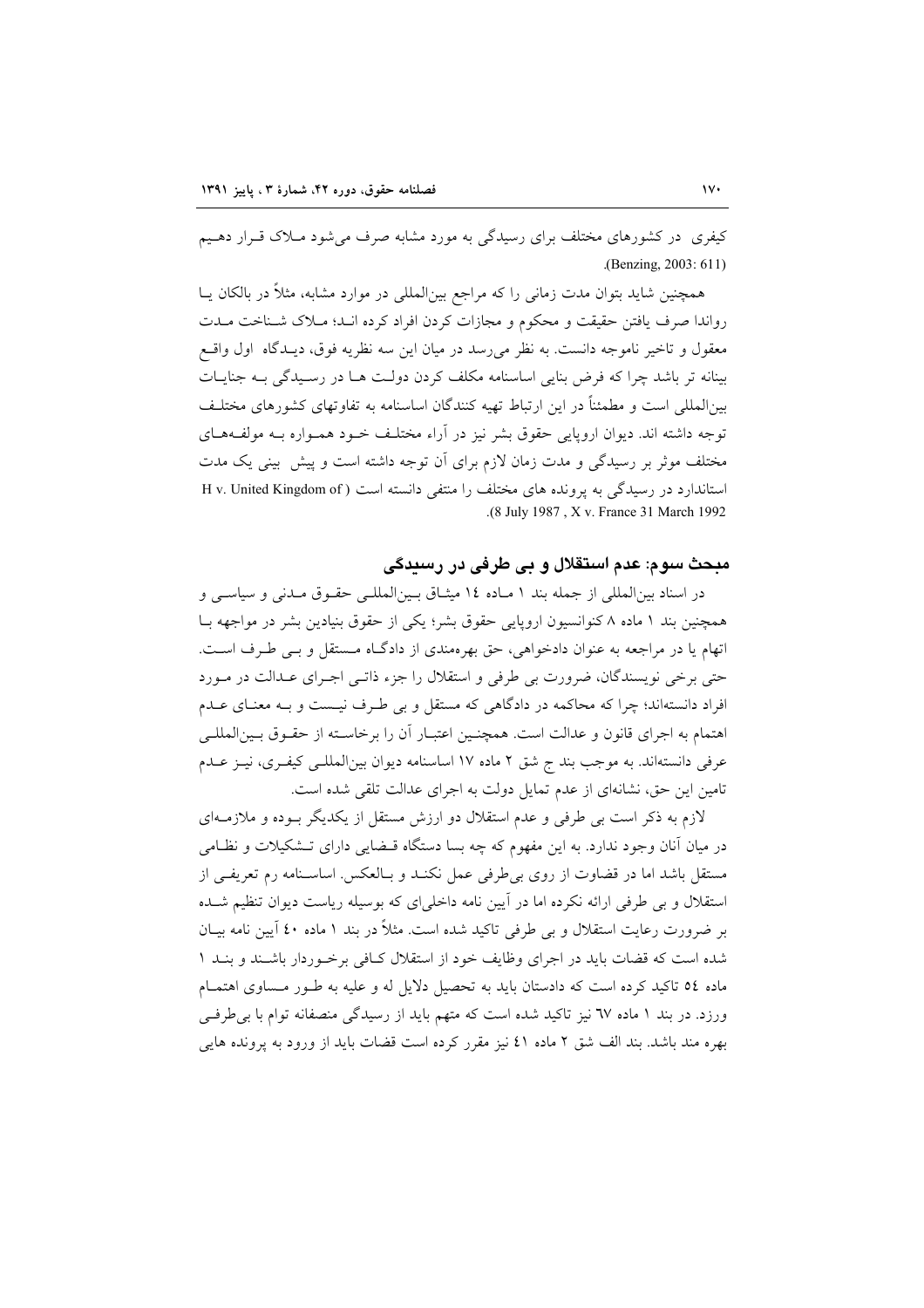احتراز كنند كه بي طرفي آنان به دليل موجه با ترديد مواجه است. اين مفهـوم در برخـي اسـناد بین|لمللی تا حدی مورد تعریف قرار گرفتـه اسـت. مـثلاً مـاده ٦ از اصـل ١٤ اصـول بنیـادین سازمان ملل در خصوص استقلال قضايي مقرر داشته است: «اصل استقلال قـضايي مقتـضي آن است كه دستگاه قضايي تضمين كند فرأيند قضايي به صورت منـصفانه سـامان يابـد و حقــوق اصحاب دادرسی مراعات شود». در ادامه، دو اصطلاح استقلال قضایی و بی طرفی را جداگانـه بررسى مىكنيم.

### ١. استقلال قضائی

در ادبیاتی که اساسنامه دیوان به زبان آن نوشته شده، استقلال به معنای عـدم وابـستگی بـه ديگري؛ تحت كنترل يا حمايت عوامل خارجي نبودن؛ مطيـع يـا تحـت تـاثير ديگـران نبـودن؛ دارای آزادی فردی در کردار و پندار تعریف شده است. از این رو، استقلال قضایی بـه معنــای آن است که فرایند قضایی، تشکیلات و متصدیان آن وابسته به نیروهای خارج از دادگـاه نبــوده و تحت فرمان چیزی جز قوانین مشروع نباشند و در عـین حـال از آزادی کـافی در اسـتنباط و حکم بهره مند باشند. بارزترین نوع استقلال قضایی، استقلال ساختاری دستگاه مزبور است بـه نحوی که تشکیلات قضایی در تعامل با قوه مجریه و مقننه از استقلال برخوردار باشد. مـاده ١ از اصول بنیادین سازمان ملل در خصوص استقلال قبضایی مقبرر داشته است: «وظیف همبه نهادها و تشکیلات مراعات و احترام به استقلال دستگاه قضایی است». به دیگر سـخن، دادگـاه باید بتواند بدون دخالـت و تاثیرپــذیری از حکومـت یــا نهادهــای دیگــر و مبتنــی بــر ادلــه در خصوص موضوع اتخاذ تصميم كند. دادگاه بايد در برابر نهادهاى سياسي از قدرت كافي بهره مند باشد و قدرت کافی برای اجرای احکام صادره داشته باشد و مقامات سیاسی نیز به رای آن گردن نهند. مضافاً اینکه تصمیم به تعقیب یا عدم تعقیب و همچنین تعیین صلاحیت رسـیدگی صرفا باید از سوی دستگاه قضایی اتخاذ شود و سایر نهادها در این موضوع مداخلـهای نکننـد. ارجاع پرونده به قضات نیز باید صرفا بوسیله مقام قبضایی صورت پلذیرد تـا بتـوان دسـتگاه قضایی را واجد استقلال کافی بر آورد کرد.

علاوه بر ضرورت وجود استقلال ساختارى دستگاه قضايى، قـضات نيـز بايـد از اسـتقلال کافی برخوردار باشند و از اعمال زور و فشار ناروا و تهدید و ارعاب، وعده و وعید نسبت بـه جان، حیثیت، شغل و مانند آن مصون باشند. در تشخیص میزان استقلال فردی قبضات، نحبوه انتخاب و انتصاب ایشان از اهمیتی به سزا برخوردار است(اصل ۱۰ از اصـول بنیـادین سـازمان ملل در خصوص استقلال قضایی). این معیار ها باید فارغ از رویکردهای سیاسی باشد چرا ک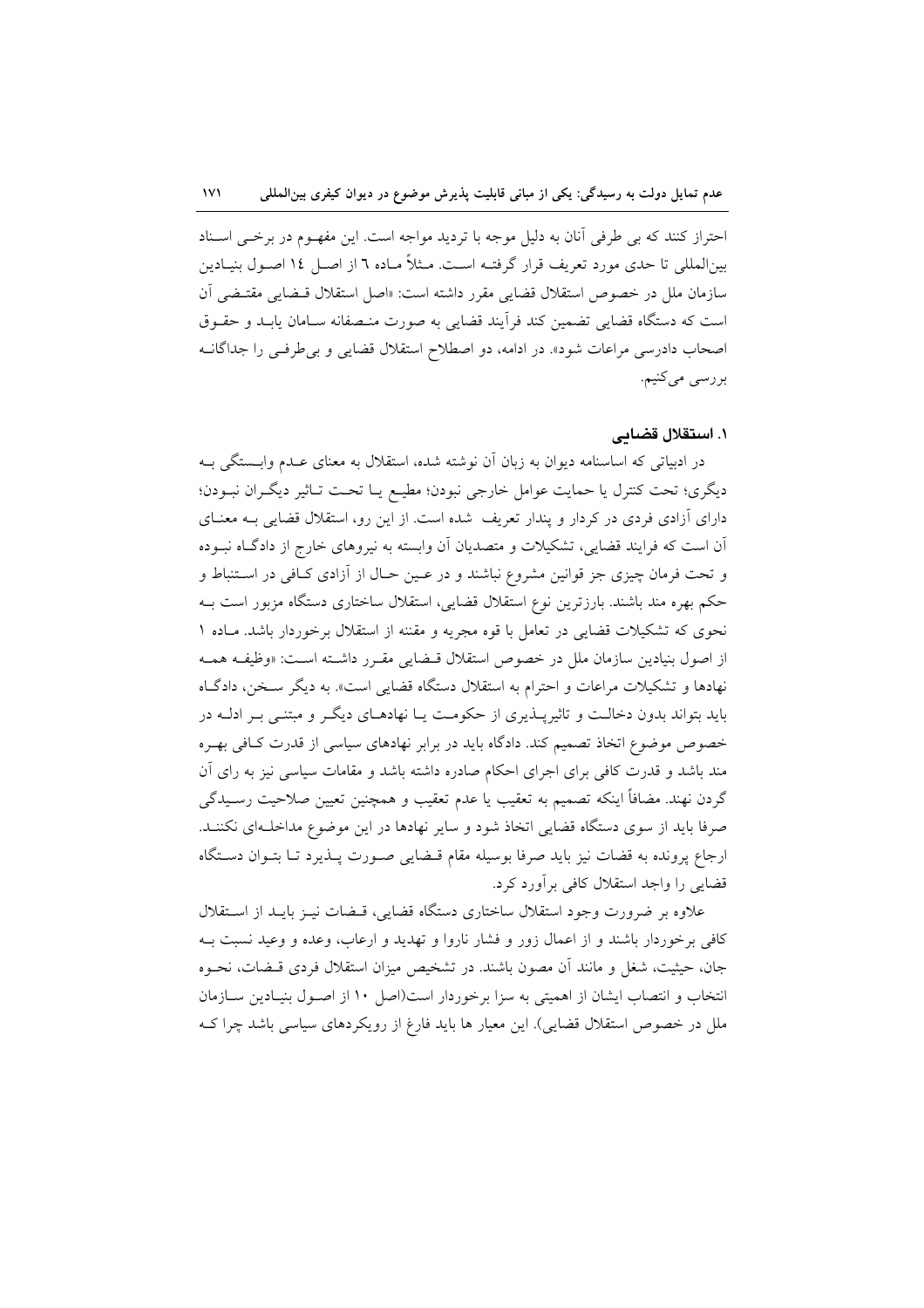اگر قاضی به جهت التزام به نظام سیاسی به این منصب گماشته شود وفاداریش به آن نظـام بــه عدم تمايل به ترتيب دادن اقدام موثر و واقعي مي انجامد.

یکی از مواردی که کمیته حقـوق بــشر در بنــد ۲۱ گـزارش خــود در ۱۹ نــوامبر ۱۹۹۷ از وضعیت سودان ذکر کرده بود؛ به کار گماردن قضات ناشایست بدون توجه به دانش و تجرب در مناطق بحراني است ( //www.unhchr.ch/tbs/doc.nsf/fffae?Opendocumentcommittee, http:// ) .(Human rights)

امنیت شغلی قضات نیز از نشانه های بسیار مهم در تعیین استقلال یـا عـدم اسـتقلال آنــان است. نظام حاکم بر نقل و انتقال قضات و ترفیع و تنزیل مقام، همچنـین وضـعیت اسـتخدامی آنان از حیث موقتی یا دایمی بودن آن بیانگر درجه استقلال قبضات بـه شـمار مـیرود. کمیتـه حقوق بشر در گزارش خود از وضعیت پرو در ۱۸ نوامبر ۱۹۹۲ اعلام کرد: «قسضات در پـرو ۷ سال پس از شروع به کار بازنشسته می شوند و مجدداً باید احراز صلاحیت و به کـار گماشــته شوند لذا اين وضعيت استقلال و امنيت شغلي آنان را به خطر مي اندازد»(Ibid).

استقلال مالي دستگاه قضايي در قبال دستگاه اجرايـي بــدين نحـو كــه قانونــا قــوه قــضاييه درصدی مشخص از بودجه و درآمد سالیانه را در اختیار داشته باشــد نیــز از اهمیتــی بــسزا در کارکرد صحیح آن برخوردار است. همچنین، موقعیت قانونی آزادی قضات در ورود به مسایل مالي و تجاري و يا دريافت هديه و جايزه از مقامات سياسي و بنگاه هاي اقتصادي مي تواند در تشخيص ميزان استقلال آن دستگاه تعيين كننده باشد(طه و اشرافي،١٣٨٦: ١٣٨١-١٢٧).

## ۲. بی طرفی در دادرسی

بی طرفی به معنای ترجیح ندادن یک طرف به دیگری، احتـراز از پـیش داوری، احتـراز از غرض ورزی، منصف و عادل بودن آمده است. بر اساس اصل دوم از اصـول بنیـادین ســازمان ملل در خصوص استقلال قضایی، قضات در رسیدگی های کیفری باید صرفاً مقیـد بــه قــانون باشند و بدون پیش داوری و یا تعصب نسبت به هر یک از اصحاب دعوی و یا گـرایش هـای سیاسی، مذهبی، قومی و نژادی صرفاً به دنبال اجرای قانون باشند و منطبق بر قانون بــه کــسب ادله بپردازند. این امر مقتضی آن است که پلیس یا قاضی نفع شخصی و یا گروهـی در هــدایت مسایل به سمت و سویی خاص نداشته باشد. به نظر کمیسیون حقوق بشر، بی طرفی متیضمن آن است که قضات در تصمیم گیری خود پیش داوری نداشته باشند و به نحوی عمل نکنند که منافع یک سوی درگیری تقویت شود ( Views of human rights committee under article 5, para .(4, 5 November 1992, para. 7.2.

دادگاه اروپایی حقوق بشر نیز در ارتباط با بی طرفی مقرر داشته است کـه دســتگاه قــضایی کشورها باید از نظر عینی نیز به نحوی عمل کنند که هر گونه شائبهای در خصوص ببی طرفبی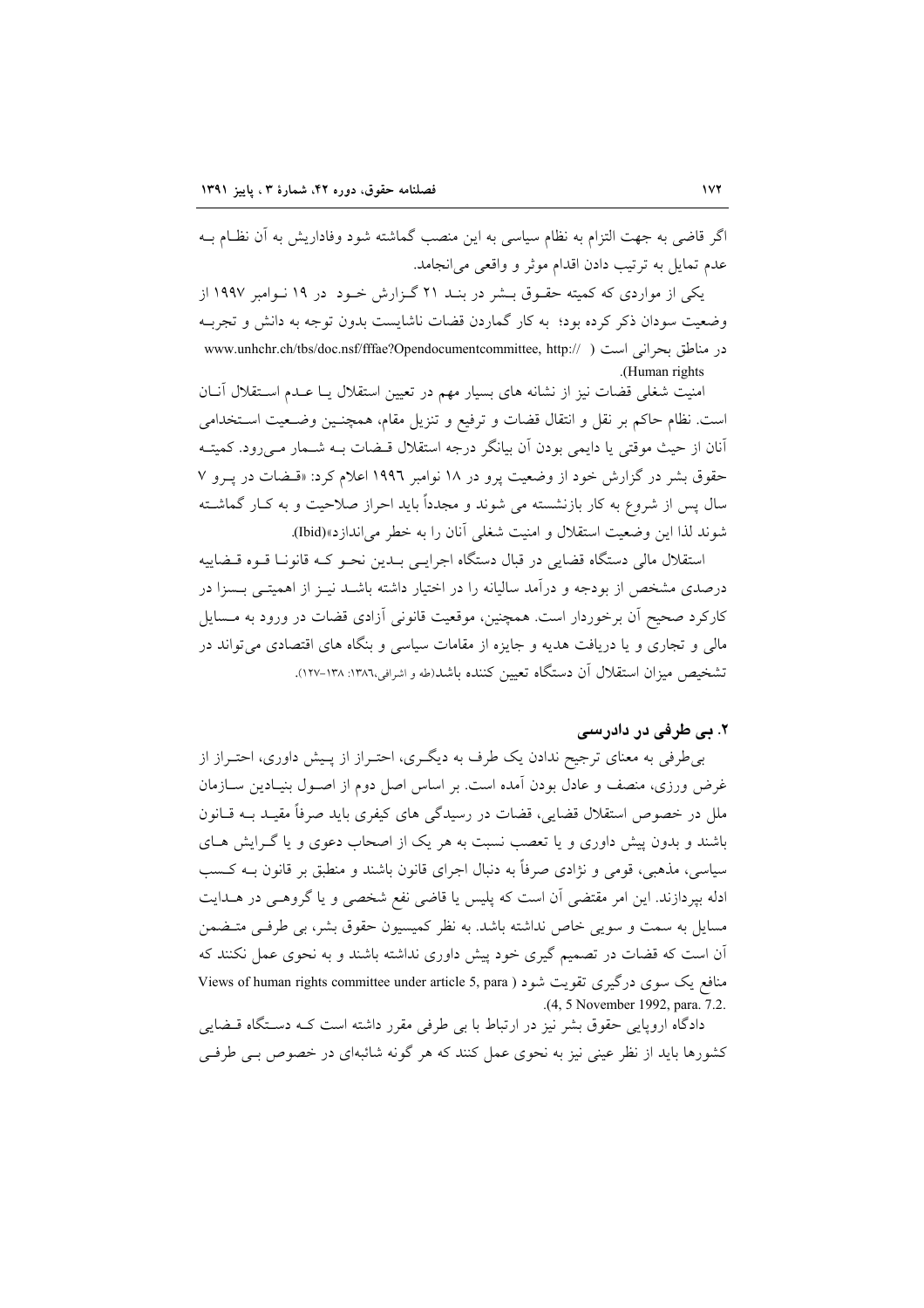را نفي كند و تضمينات كافي را در اختيار افراد قرار دهـــد(Findlay v. U.K, para:73). بــه عــلاوه ارجاع پرونده به قضاتی که فاقد وجاهت و خوش نامی کافی هستند و پـا سـوابق مـشخص و معتبر در دستگاه قضایی ندارند، می تواند دلیلی بر وابسته بودن قضات تلقی شود. ٰ

ضرورت حفظ بی طرفی، ناظر بر عملک د دادسـتان و مقامـات تحقيــق نيــز هــست. ايــن مقامات باید با احتراز از پیش داوری و غرض ورزی، منصفانه به جمع آوری دلایل لـه و علیـه مظنونان بپردازند. اگر نیروهایی که متصدی جمع آوری ادله هستند خود در مظان اتهام دخالت در وقوع جنايت باشند؛ ممكن است شائبه غير واقعي بودن تحقيقـات بـه وجـود آيـد. دادگـاه آمريكايي حقوق بشر در پرونده والسكوئز رودريگوئز عليه هندوراس تحقيقات نيروهاي مسلح در خصوص واقعه را غیر معتبر قلمداد کرد؛ زیرا مقام تحقیق کننده، مظنون اصلی در ارتباط بـا جنايات واقع شده بودند (Velaquez Rodriguez v. Honduras, para: 180).

وقتي جنايات بين|لمللي در كشوري رخ مي دهــد معمــولاً مقامــات عــالي مظنونــان اصــلي ارتکاب جنایت به شمار میروند و دغدغه حفظ قدرت بوسیله آنان موجب می شود در نهایت به نحوی عمل کنند که موجب عدول از موازین بینالمللی شوند. در مواردی که بـرغم وجـود دلایل مخالف، دادستان به نحوی در ارائه ادله و تنظیم کیفرخواست یـا قـرار منـع و موقــوفی تعقیب اقدام کند که حسب مورد مظنونان اصلی از تعقیب برهنـد و یـا افـراد بـی گنـاه بـه دام مجازات افتند شاهد نقض بي طرفي خواهيم بود.

اموری همچون نحوه انتخاب، استخدام و امنیت شغلی و وابستگی های سازمانی دادسـتان، پلیس و مقامات تحقیق، نحوه آموزش آنان، میزان بهره مندی ایشان از آزادی های عمــومی نیــز در سنجش میزان بی طرفی و استقلال آنان موثر است. لازم به ذکر است که مـواردی از امتنــاع دستگاه قضایی از تحقیق، تعقیب یا محکومیت اشخاص وجود دارد که نمیتوان آن را حمـل بر عدم تمایل دولت کرد. مثلاً در مواردی که توجه اتهام به مرتکب ضعیف باشد و یــا تعقیــب در حقیقت بر خلاف مصالح عمومی و منافع عدالت باشد و این امر توام با حسن نیت دادستان و وجود شواهد باشد. همچنین اگر مرتکب دارای شرایط خاص همچـون بیمـاری یـا کهولـت سن باشد؛ عدم تعقیب وی می تواند دارای وجاهت تلقی شود. در صورتی کـه دلایـل قطعـی و يقيني در خصوص ارتكاب جنايت و يا انتساب آن به شخص وجـود نداشـته باشـد نيـز عـدم تعقیب می تواند برای دیوان ابهام آمیز نباشد.

گاه ممکن است دولت صلاحیت دار صلاح بداند تا موضوع در کشور دیگر و یـا حتـی در مراجع بینالمللی تعقیب شود و تمایلی به اجرای صلاحیت موازی در این ارتباط نداشته باشـد.

١. كميسيون حقوق بشر به همين جهت اقدام ديوان ويژه پرو را مغاير با ماده ١٤ ميثاق اعلام كرد. ر.ك.:

Views of human rights committee under article 5, para 4, 9 January 1998, para. 8.8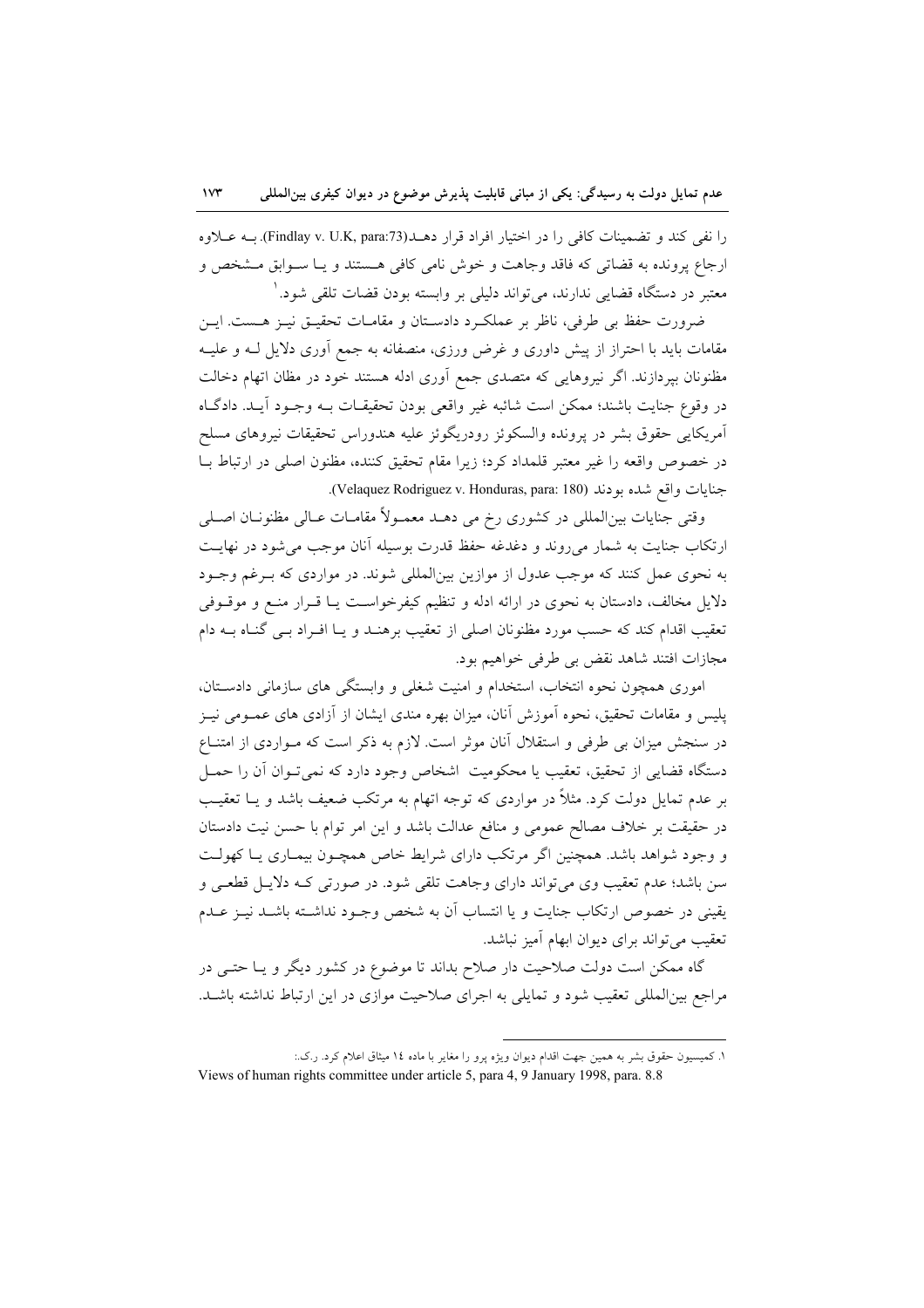در این صورت نیز صرف عدم تمایل دولت به مداخلـه کـافی بـرای ورود دیـوان بـه موضـوع نخواهد بود؛ چرا که ممکن است دولتی دیگر که دولت اول به نفع آن به قـضیه و مبـادرت بـه اقدام قضایی نکرده، اقدام به رسیدگی کند. در غیر این صورت و یا در صورت احراز ناتوانی و یا عدم تمایل آن دولت به رسیدگی، دیوان موضوع را قابـل پــذیرش تــشخیص خواهــد داد.در مواردی هم که دولت به جهت رعایت نزاکت بین|لمللی و جلوگیری از تـنش در روابطـش بـا همسایگان از اعمال صلاحیت در خصوص موضوعی امتناع مـیکنـد و مـورد مـشمول قـصد مصون داشتن مرتکبان از تعقیب نیست؛ باز دیوان صلاحیت ورود به موضوع را خواهد داشت. در ضمن باید توجه داشت که قانونگذار وجود دادگاه غیرمستقل و جانب دار را بـرای قابـل پذیرش دانستن موضوع در دیوان کافی نمیداند؛ بلکه لزوماً بایــد انگیــزه دولــت ذی ربــط در رهانیدن مرتکب از محاکمه نیز به انضمام این اوضاع اثبات شود.این مهم از سیاق نگارش این جزء از ماده که دو شرط را به وسیله "و" عطف به یکدیگر متصل کرده دانسته می شود.

ظاهراً تصور تهیه کنندگان اساسنامه این بوده که بیطرفی و استقلال در رسیدگی قــضایی در تلازم با انگیزه دولت ذی نفع به تسلیم کردن مرتکب بـه پیـشگاه عـدالت اسـت. ایــن دیــدگاه همانطور که پیشتر گفته شد؛ خالبی از ایراد نیست. چرا که ممکن است در ظاهر دادگاه مستقل و قضات بیطرف باشند ولی همین مقدار ضامن انگیزه ایــشان بــرای ســپردن مـتهم بــه پیــشگاه عدالت نیست. مگر آنکه در این مقام نیز از تمسک به تفـسیر مـضیق درگــذریم و احــراز نظـر تدوين كنندگان اساسنامه را نصب العين قرار داده و عبارت « ... و... ناسازگار با قصد سپردن شخص به پیشگاه عدالت» را «ناسازگار با قصد دولت در پایان دادن بـه مـصونیت و بـی کیفـر ماندن» تفسیر کنیم. در نهایت، در صورتی که در نگارش این بند، مقنن از لفظ «یا» به جای «و» استفاده کند به غرض کلی حاکم بر تدوین اساسنامه که در دیباچه نیز ذکر شده است که همانا جلوگیری از بی کیفر ماندن مرتکبان جنایات بینالمللی است نزدیک تر خواهد بود.

## نتىحە

عدم تمایل دولت به انجام دادرسی حقیقی برای اجرای عدالت از علل قابل پذیرش دانستن موضوع در دیوان کیفری بین|لمللی بوده و ناظر بر **انحراف عمدی** دولت از مسیر مبـارزه بـا مرتکبان مهم ترین جنایت بین|لمللی است. رفتاری که عدم تمایل از آن استنباط می شـود بایــد منسوب به دولت و ناشی از هدف و برنامه باشد. در این حال، هدف دادرسی بدون تمایـل بـه اجرای حقیقی عدالت، حمایت از مسئولان اصلی جنایات بینالمللی است کـه بـه نـوعی پـا از عوامل آن دولت به شمار می روند و یا در جهت سیاست های آن گام بـر مـیدارنـد، یـا اینکـه دولت به بهانه مصالح سیاسی و اجتماعی خود تمایلی به محاکمه و مجازات آنـان نـدارد. عــدم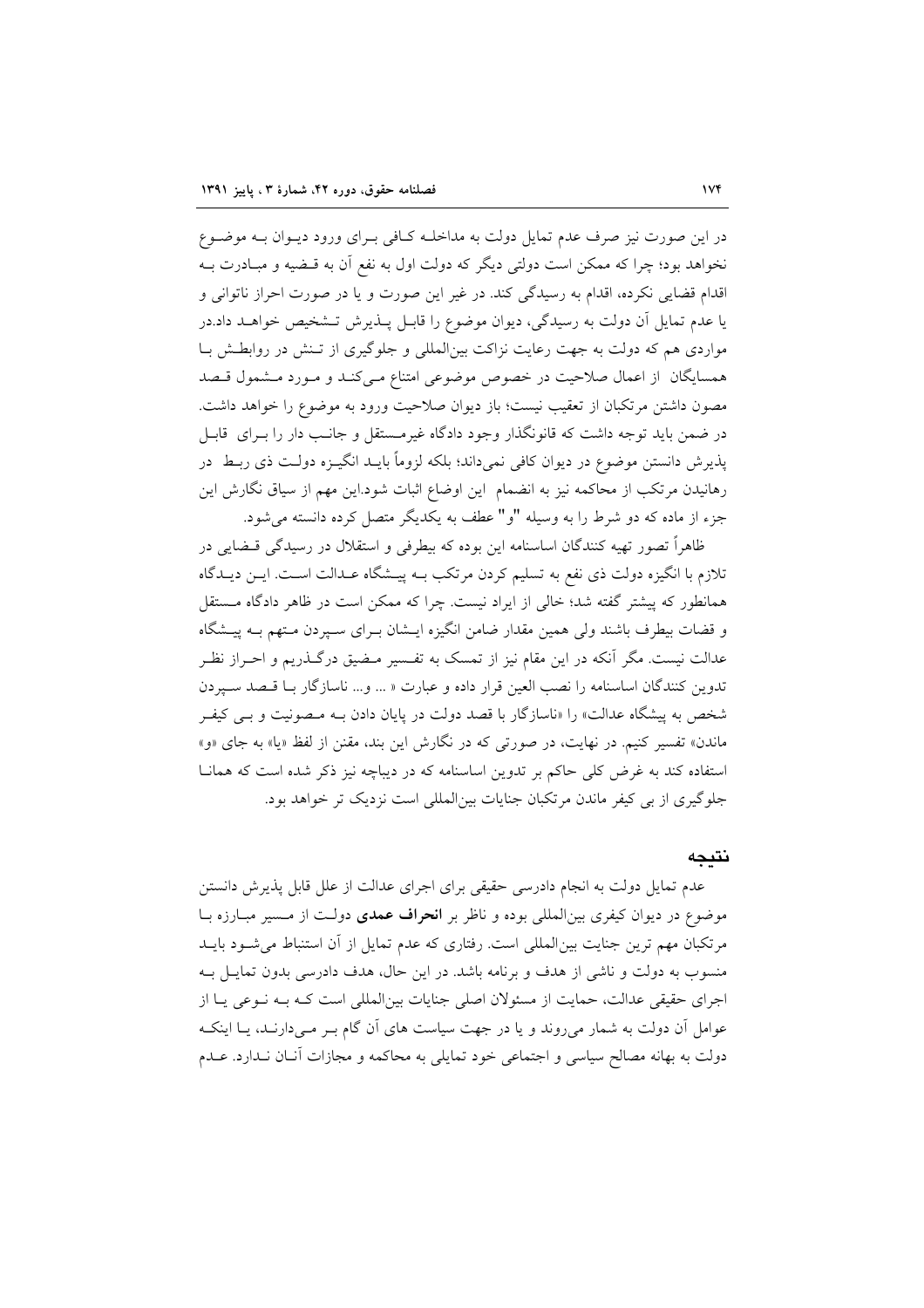تمایل، مفهومی ذاتاً ذهنی و ادعای وجود آن در یک دولت به نوعی ایـراد اتهـام بــه آن دولــت محسوب می شود. از این رو، تیدوین کننیدگان اساسینامه رم تیلاش که دهانید تیا یا احتصای نشانههایی از این عدم تمایل، ضوابطی عینی برای احراز آن تعیین کنند. اسناد بین|لمللی ناظر بر دادرسی عادلانه به عنوان معیار کلی بررسی اهتمام دولت به اجرای عدالت محسوب می شوند. در این میان، عدم رعایت استقلال دادگاه به مفهوم تاثیرپذیری از عوامل خارج از دادگاه و عدم رعایت بی طرفی قاضی، به معنای جانبداری و جهت دار بـودن در قـضاوت، همچنـین تـاخیر ناموجه در اجرای عدالت که موجب از بین رفتن ادله، بی انگیزه شدن قربانیان، تاثیر بــر آنــان و از میان رفتن اثر بازدارندگی کیفر می شـود و سـرانجام قـصد مـصون نگـه داشـتن شـخص از مسؤولیت کیفری، مورد تصریح قرار گرفتهاند. موارد مزبور به قید حصر در ماده آمـدهانــد و بــا عنایت به منطق اصل صلاحیت تکمیلی که تاکید بر اولویت رسیدگی در مراجع ملی است؛ باید از تفسیر موسع مفهوم عدم تمایل پرهیز شود. معیارهای عدم تمایل دولت در بنـد ۲ مـاده ۱۷ ناظر بر دادرسی های در جریان است و اساسنامه متعرض مرحله اجرا نشده است. از ایــن رو، هر چند عدم اجرای درست مجازات نشانهای روشن از عـدم تمایـل دولـت و شـیوهای بـرای صیانت از شخص محسوب می شود، اما در چارچوب موارد قابلیت پذیرش قرار نمی گیرد و از اين لحاظ اساسنامه ديوان نيازمند اصلاح است.

## منابع و مآخذ

#### الف– فارسى

۱. آل حبیب، اسحاق (۱۳۷۸)، **دیوان کیفری بین|لمللی و جمهوری اسلامی ایران**. تهران: دفتر مطالعات سیاسی و بین|لمللی. ۲. شبث، ویلیام.(۱۳۸٤)، مقدمها**ی بر دیوان کیفری بین|لمللی**. ترجمه باقر میرعباسی و حمید الهویی نظری، تهران: جنگل. ٣. طه، فريده و اشرافي، ليلا.(١٣٨٦)، دادرسي عادلانه. تهران: بنياد حقوقي ميزان. ٤. لاهه، ايـو.(١٣٨١)، صلاحيت ديوان كيفري بين|لمللي:اختلاف نظرها در مورد ييش شرطهاي اعمـال صــلاحيت ديــوان.

ترجمه محمدجواد شريعت باقري، فصلنامه ديدگاههاي حقوقي، ش ٢٦.

ب- خارجي

- 1-Benzing, Marcus. (2003), "The complementarity regime of the International criminal court: International criminal justice between state sovereignty and and the fight against impunity". Max Planck Yearbook of United Nations Law.<br>2-Brubacher. (2004), "Prosecutorial discretion within the international criminal court".
- **ICJ 71**
- 3-Carsten, Stahn. (2009), Discretional prosecution, Salzburg International Law School.<br>4-Holmes, John. (2002), "Complementarity: National courts against the ICC", in: Cassese
- et al., The Rome statute of the International Criminal Court, Oxford University Press.

6-Stigen, Jo. (2008), The relationship between the I.C.C and National Jurisdictions. Nijhoff Publishers.

<sup>5-</sup>Rozesburger, Florien, (2007), Complementary Views on Complementarity. Laiden **University Press**